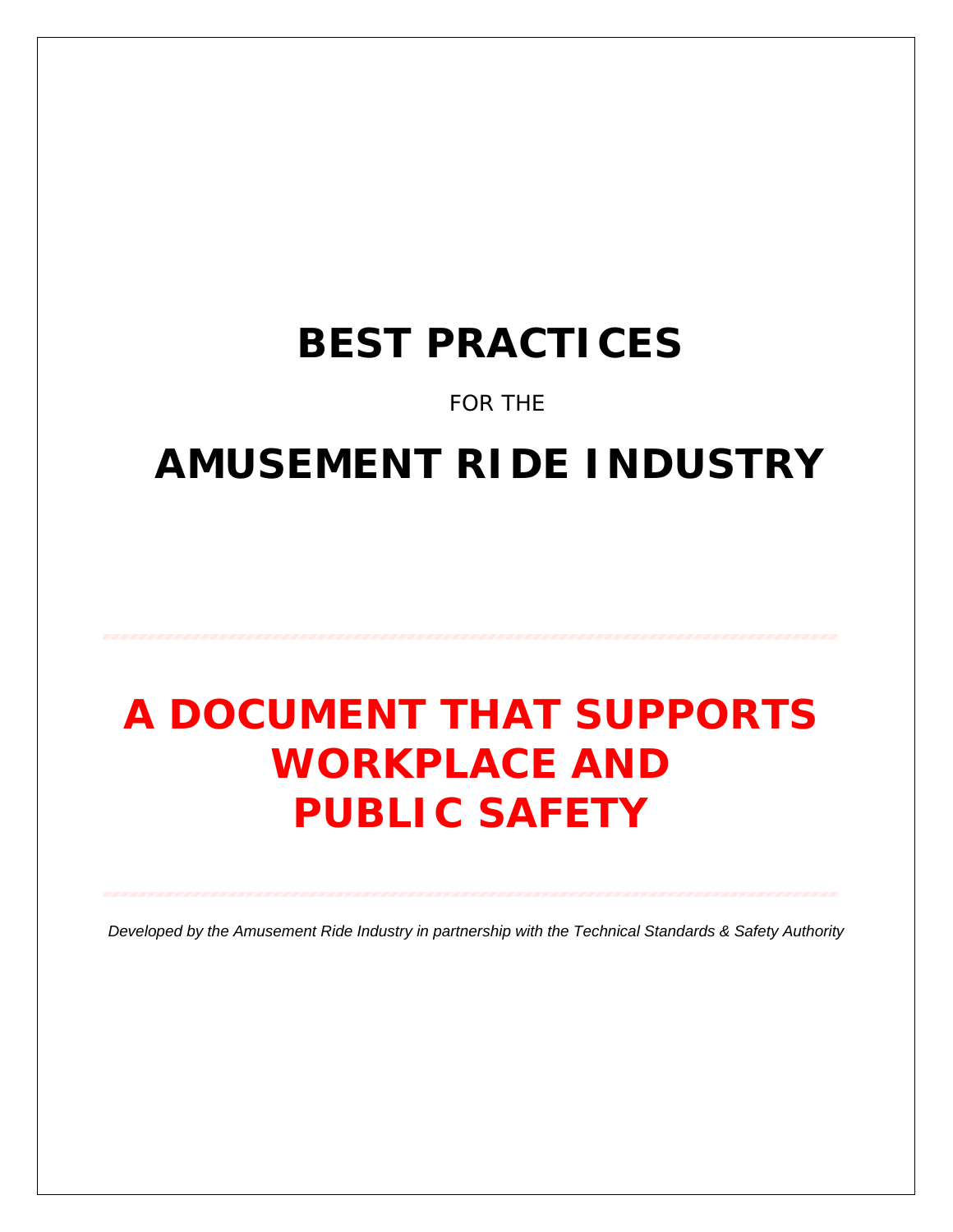## **Best Practices for the**

## **Amusement Ride Industry**

### **Table of Contents Page**

| 2. Health and Safety Checklist for Amusement Industry Employers  4                   |
|--------------------------------------------------------------------------------------|
|                                                                                      |
|                                                                                      |
| 3.1.                                                                                 |
| 3.2.                                                                                 |
|                                                                                      |
| 4. Operators and Attendants - Occupational Hazards Analysis  6                       |
|                                                                                      |
| 5. Operators and Attendants - Operational Hazards Analysis  8                        |
|                                                                                      |
|                                                                                      |
| 6.1.                                                                                 |
| 6.2.                                                                                 |
| 6.3.                                                                                 |
| 6.4.                                                                                 |
| 6.5.                                                                                 |
| 6.6.                                                                                 |
|                                                                                      |
| 7. Best Practices for the Amusement Ride Industry - Safety Handbook  14              |
| 7.1.                                                                                 |
| 7.2.                                                                                 |
| 7.3.                                                                                 |
| 7.4.                                                                                 |
| 7.5.                                                                                 |
| Section 6 Health and Safety Need-to-Know List For Ride Operators<br>7.6.             |
|                                                                                      |
|                                                                                      |
|                                                                                      |
| "Putting Worker & Public Safety First"<br>Issue Date: June, 2004<br>Revision Level 2 |
|                                                                                      |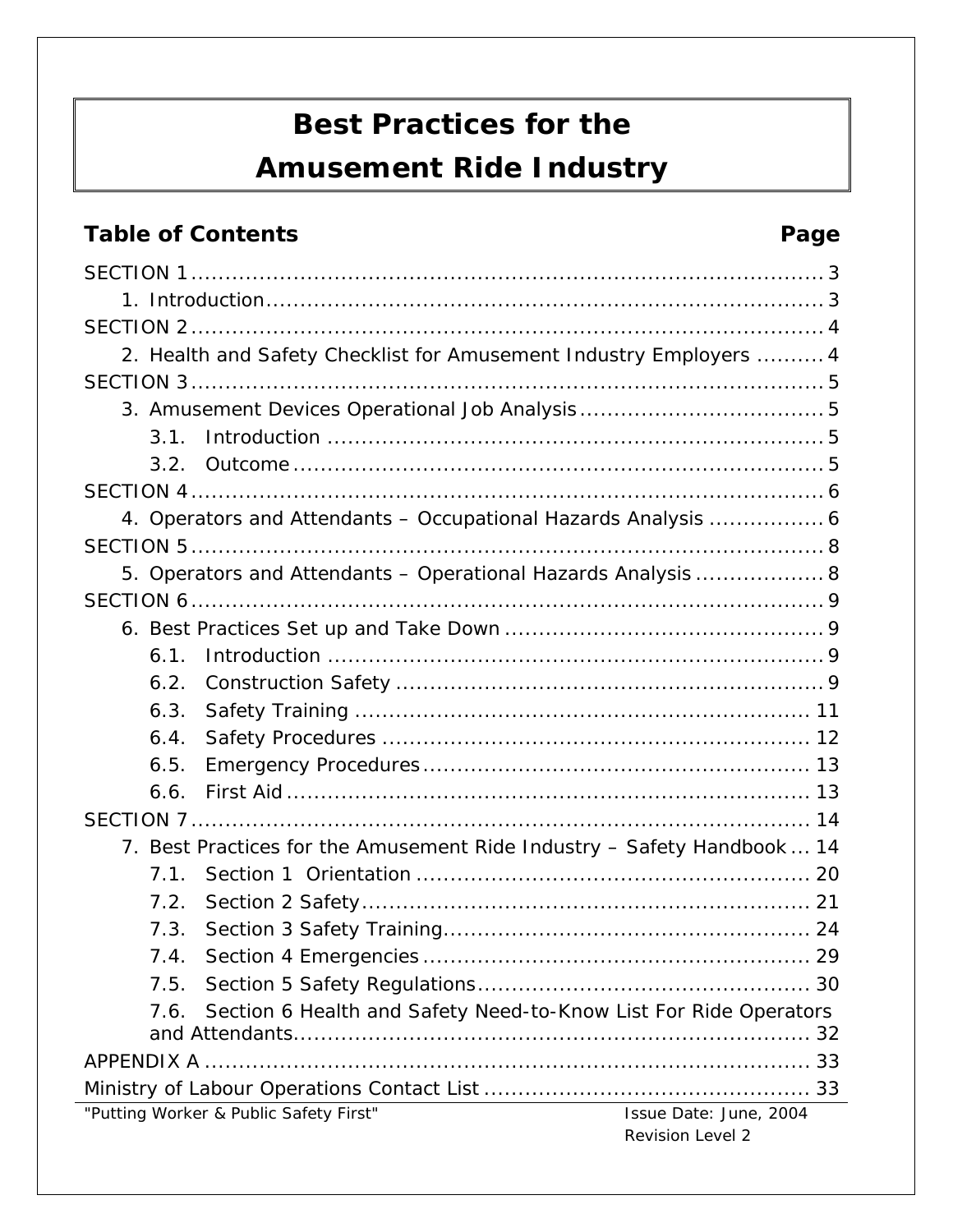## <span id="page-2-0"></span>**1. Introduction**

Industry members in partnership with the Technical Standards and Safety Authority have developed Best Practices for the Amusement Ride Industry. Best Practices is intended to promote safety in the workplace, ensuring the safety of employees and the riding public through compliance with the Best Practices and applicable legislation. The Amusement Ride Industry is governed by various laws; chiefly those pertaining to technical standards, occupational health and safety and labour standards.

Committee members responsible for the development of the Best Practices assume no responsibility for the safety conditions at any particular jobsite or location or compliance with regulatory or legal requirements.

The Best Practices and procedures identified in this document may be based upon experiences of field personnel, research conducted by safety specialists, or upon applicable legislation. The practices and procedures developed are intended to serve as precautions to reduce hazards, prevent incidents and avoid injuries. They are also the recommended methods by which to carry out and complete a job safely.

Best Practice is designed to be a resource of safety information that amusement industry employers / employees can use to help prevent incidents and injuries.

All amusement ride industry employees are encouraged to familiarize themselves with the contents of Best Practices. The safety procedures apply to persons setting up, taking down or operating rides; as well as all employees involved in the business of operating rides for the entertainment of the public.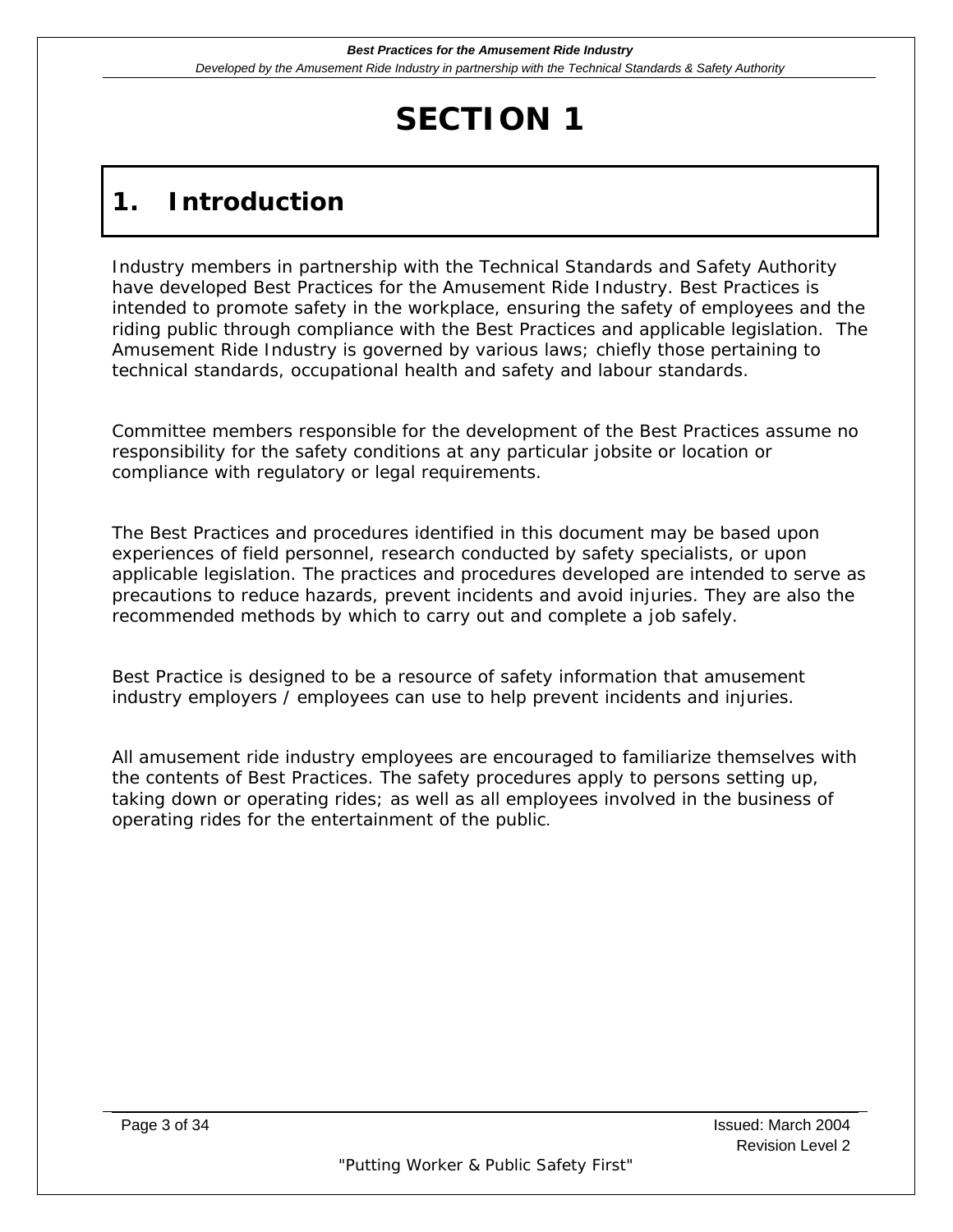## <span id="page-3-0"></span>**2. Health and Safety Checklist for Amusement Industry Employers**

Provided below is a checklist of questions addressing the employer's responsibilities relative to the health and safety of employees and temporary/contract workers. An affirmative answer to these questions will reduce the employer's liability in the event of an accident causing injury to an employee.

 $\Box$  Do you have procedures that ensure that workers receive specific orientation on arrival at your workplace? For example, potential hazards, reporting deficiencies etc.

 $\Box$  Are all full-time, part time, temporary and contract workers informed of your health and safety rules?

 $\Box$  Do you have proof of training and certification that may be required by the worker to capably and safely do the job?

 $\Box$  Are your supervisors competent? Do they understand that they have the same legal responsibilities for the part time workers as they do for regular employees?

 $\Box$  Do you have a policy stating workers are not to be assigned to another area of work without first without first ensuring that training is provided?

 $\Box$  Are you confident that you have taken all reasonable precautions to protect the health and safety of ALL workers, including part time workers?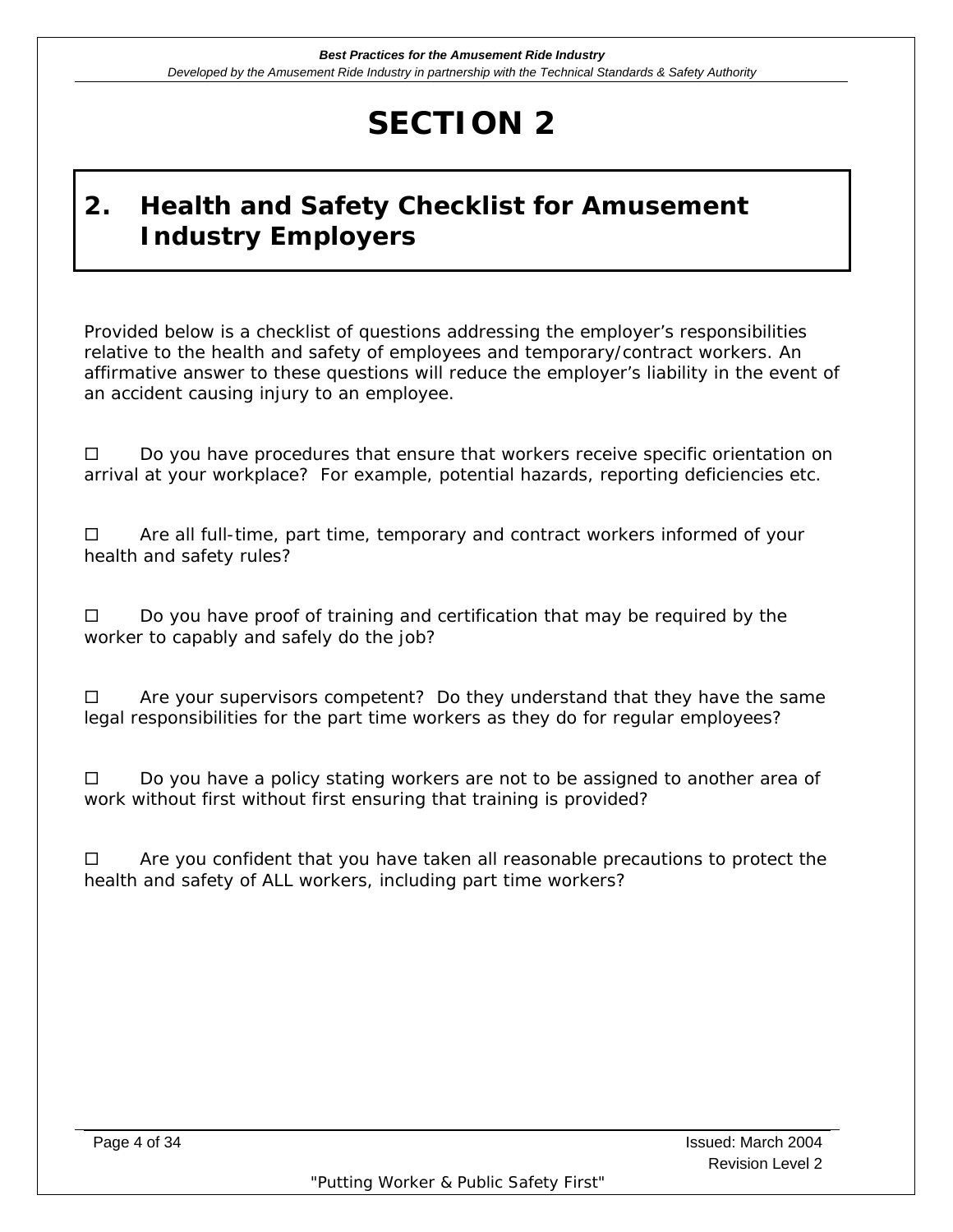## <span id="page-4-0"></span>**3. Amusement Devices Operational Job Analysis**

### **3.1. Introduction**

The purpose of this document along with the attached matrix is to provide details on the job hazard analysis carried out for the operators of fixed and traveling amusement devices in operation in Ontario. The job hazard analysis was carried out by undertaking site visits to the Canadian National Exhibition and the Western Fair and through discussions with TSSA inspectors and the TSSA Health and Safety Specialist. The intent of this exercise was to develop a "Best Practice" that is industry driven and to be used as a guideline for the Ministry of Labour as an inspection tool for their inspectors. The job hazard analysis and the matrix are a means of assisting the industry in arriving at a practical "Best Practice". It should be noted that the job hazard analysis matrix only focused on operational hazards that lead to a potential operator-device or an operator-patron contact or collision. The analysis did not consider typical occupational health and safety hazards that fall under the jurisdiction of the Ministry of Labour. However, a general occupational hazard matrix is also provided that may be of use when developing the "Best Practice" in order that all aspects of the job are covered.

### **3.2. Outcome**

The attached matrix that follows outlines the contributing factors for potential incidents involving either operator-device or operator-patron contact or collisions along with TSSA recommendations for preventive measures to address the contributing factors. The contributing factors and the associated preventive measures were determined based on the following key assumptions and existing risk control measures:

- TSSA's existing regulatory program with respect to management of public safety risks associated with amusement devices encompasses potential risks associated with operator safety; accordingly the risk assessment and control mechanisms adequately represent operator safety hazards;
- The amusement devices industry in partnership with TSSA has recently developed an Operators' & Attendants' Safety Handbook for all device operators and expects the operators to be adequately trained to the minimum standard specified in the handbook;
- It is expected that the device owners and operators are aware of and are adequately trained on occupational health and safety requirements as specified and regulated by the Ministry of Labour;
- The device owners are aware of the operating requirements specified by the manufacturers of the devices, that include safety related issues such as designated safe zones etc., and have provided the operators with the necessary training in the operation of the equipment.

The matrix only acts as a guide for the inspectors in order to recognize key operator related safety hazards and associated contributing factors and to determine the existence and effectiveness of the preventive measures in place to address the hazards.

| Page 5 of 34 |                                        | Issued: March 2004      |
|--------------|----------------------------------------|-------------------------|
|              |                                        | <b>Revision Level 2</b> |
|              | "Putting Worker & Public Safety First" |                         |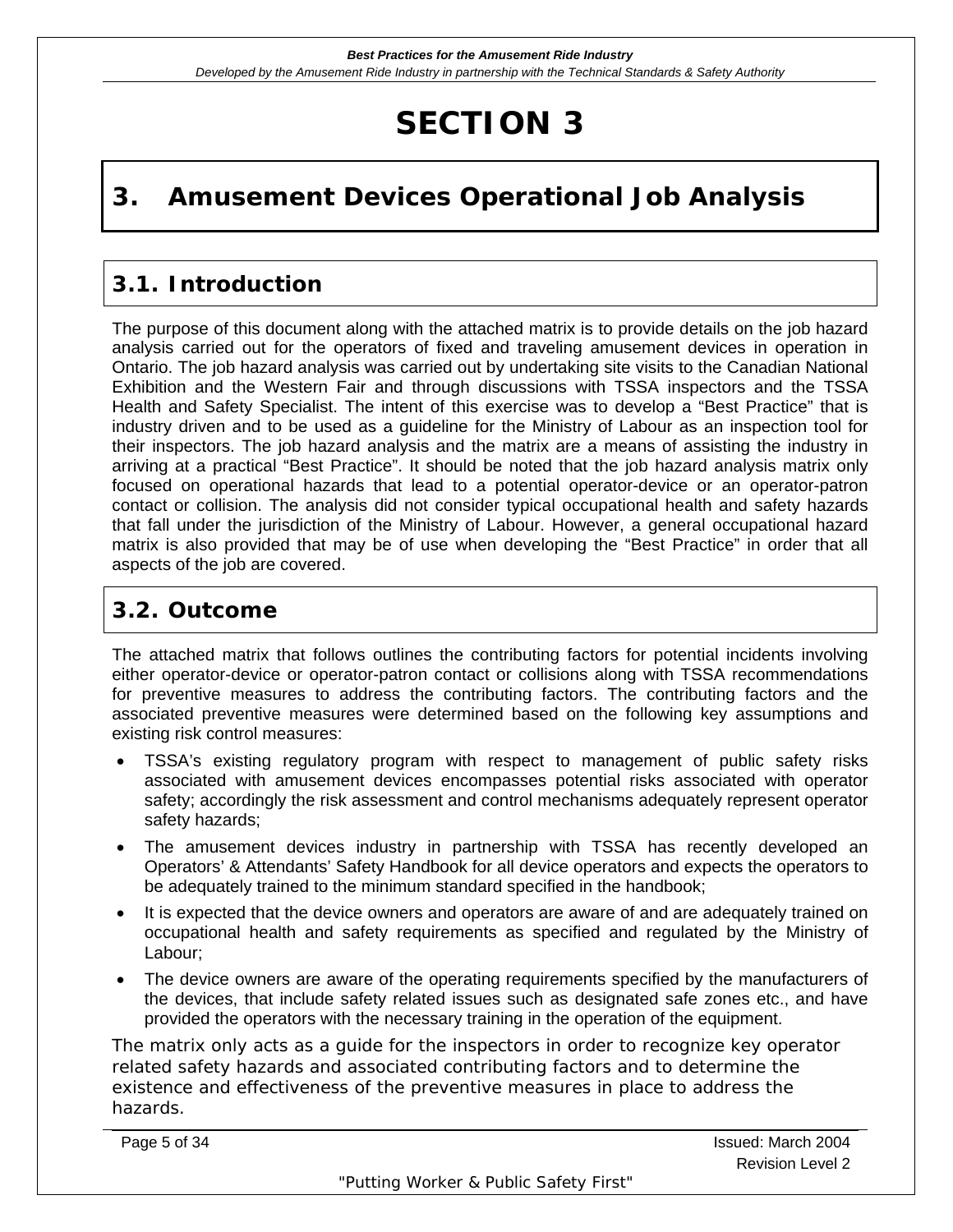## <span id="page-5-0"></span>**4. Operators and Attendants – Occupational Hazards Analysis**

| <b>HAZARD</b>                               | <b>POTENTIAL CAUSE</b>                                                                              | <b>PREVENTIVE MEASURE</b>                                                                   |  |
|---------------------------------------------|-----------------------------------------------------------------------------------------------------|---------------------------------------------------------------------------------------------|--|
| Slip, trip, fall                            | Incomplete, improper or<br>inappropriate construction                                               | Wait until assembly is nearly complete,<br>extra care in traversing foot print              |  |
|                                             | Poor housekeeping, partial<br>assembly, improper standing                                           | Extra care in assembly zone/change<br>position, stretch, proper footwear                    |  |
|                                             | position, lack of movement<br>Presence of foreign objects                                           | Periodic housekeeping practices, proper<br>footwear                                         |  |
|                                             | Brake not applied/functioning                                                                       | Ensure brake is functioning before<br>entering                                              |  |
|                                             | Misjudgement of height between<br>floor and PCU                                                     | Inspect distance prior to movement,<br>work in teams (help entering/exiting)                |  |
| Static standing<br>posture                  | Standing in one place in one<br>position too long, poor choice of<br>footwear                       | Occasional stretching, walking about                                                        |  |
| Ride falls on foot                          | Ride may not be secure                                                                              | Wear proper foot protection                                                                 |  |
| Heat exhaustion                             | Exposure to the sun                                                                                 | Lots of water, sunscreen, hat, proper<br>clothing, breaks in shade                          |  |
| Back, neck, knee<br>strain                  | Crouching to inspect underside<br>of structure, performing<br>maintenance, carrying weights<br>etc. | Proper techniques in bending, limit<br>amount of time spent in an<br>uncomfortable position |  |
|                                             | From shaking, pulling, pushing<br>on fencing, gate or kicking<br>cribbing                           | Refrain from sudden jarring movements,<br>use constant force with care                      |  |
| Skin abrasion /                             | Rough or sharp surfaces                                                                             | Wear gloves, use a wrench                                                                   |  |
| laceration<br>Skin reaction to<br>chemicals | Skin contact with grease,<br>lubricant                                                              | Wear gloves                                                                                 |  |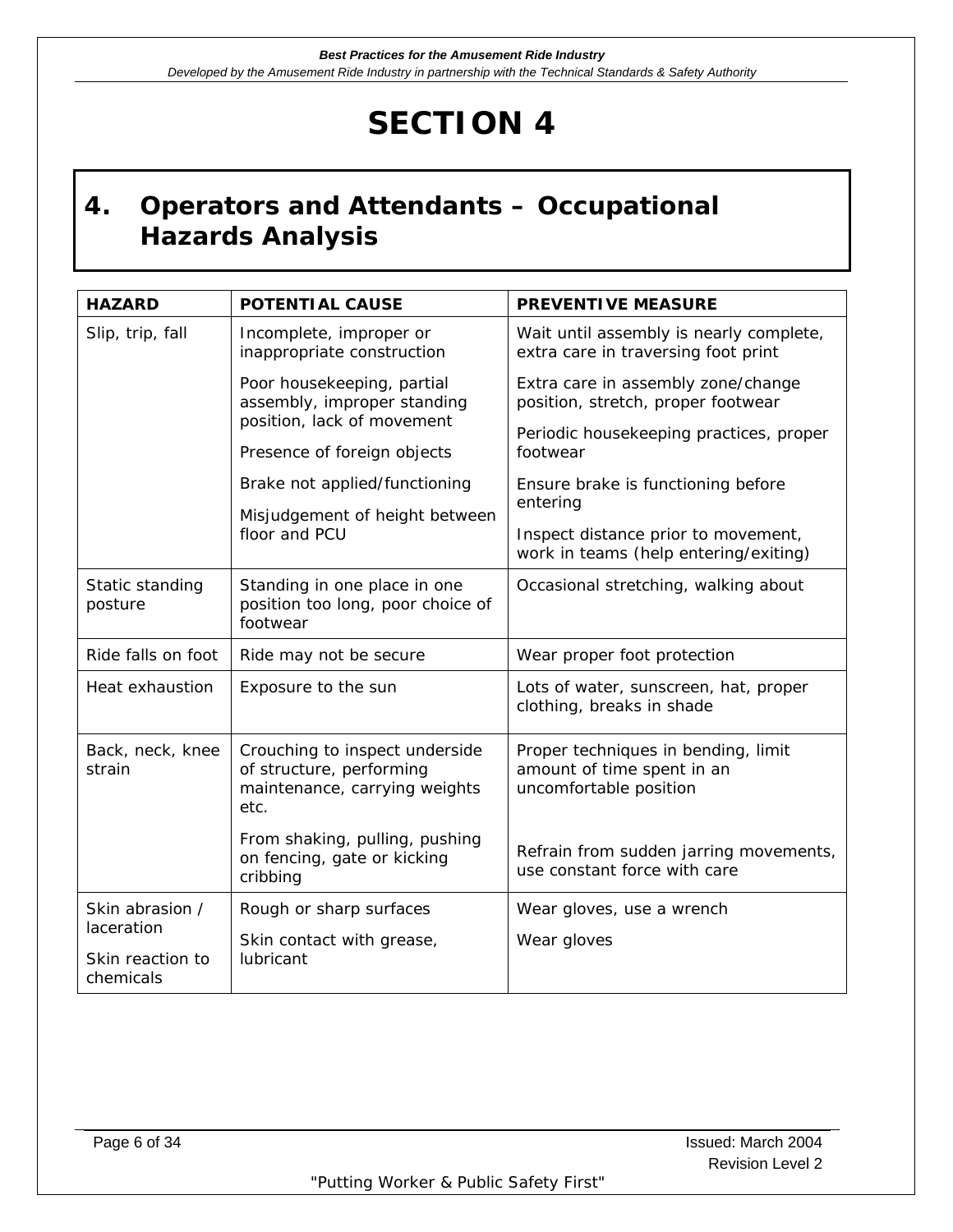#### *Best Practices for the Amusement Ride Industry Developed by the Amusement Ride Industry in partnership with the Technical Standards & Safety Authority*

| <b>HAZARD</b>                   | <b>POTENTIAL CAUSE</b>                                                                            | <b>PREVENTIVE MEASURE</b>                                                                                |  |
|---------------------------------|---------------------------------------------------------------------------------------------------|----------------------------------------------------------------------------------------------------------|--|
| Pinch/nip                       | Improper assembly of interlock<br>areas                                                           | Visually check to ensure assembly is<br>complete                                                         |  |
|                                 | Improper installation                                                                             | Ensure proper installation before<br>proceeding                                                          |  |
|                                 |                                                                                                   | Use tool other than hands, exercise<br>caution                                                           |  |
| Fall from height                | Inspection of ride before, during,                                                                | Fall protection: harness, tie off                                                                        |  |
|                                 | or after construction                                                                             | Permanently-fixed ladders                                                                                |  |
|                                 | Darkness due to nightfall                                                                         | Binoculars to reduce climbing                                                                            |  |
|                                 | Darkness within structure                                                                         | Work cage                                                                                                |  |
|                                 | Weather (wind, storm)                                                                             | Maintaining 3-point contact while<br>climbing ladders                                                    |  |
| Clothing caught<br>in machinery | Loose sleeves                                                                                     | Provide bands to retain sleeves                                                                          |  |
| Hit by PCU                      | Miscommunication / lack of<br>communication between rider<br>and operator or between<br>operators | Effective communication / lock-out /<br>tag-out procedures                                               |  |
|                                 | No lock-out / tag-out procedures                                                                  |                                                                                                          |  |
| Shock (OPR-3)                   | Exposure to live wires,<br>ungrounded power sources,<br>mechanical interventions                  | Avoid contact with any exposed wires,<br>ensure proper grounding of power<br>before beginning inspection |  |
| Noise (OPR-7)                   | Operation of ride, maintenance<br>of ride                                                         | Stand safe distance away from<br>operating ride                                                          |  |
|                                 |                                                                                                   | Proper PPE                                                                                               |  |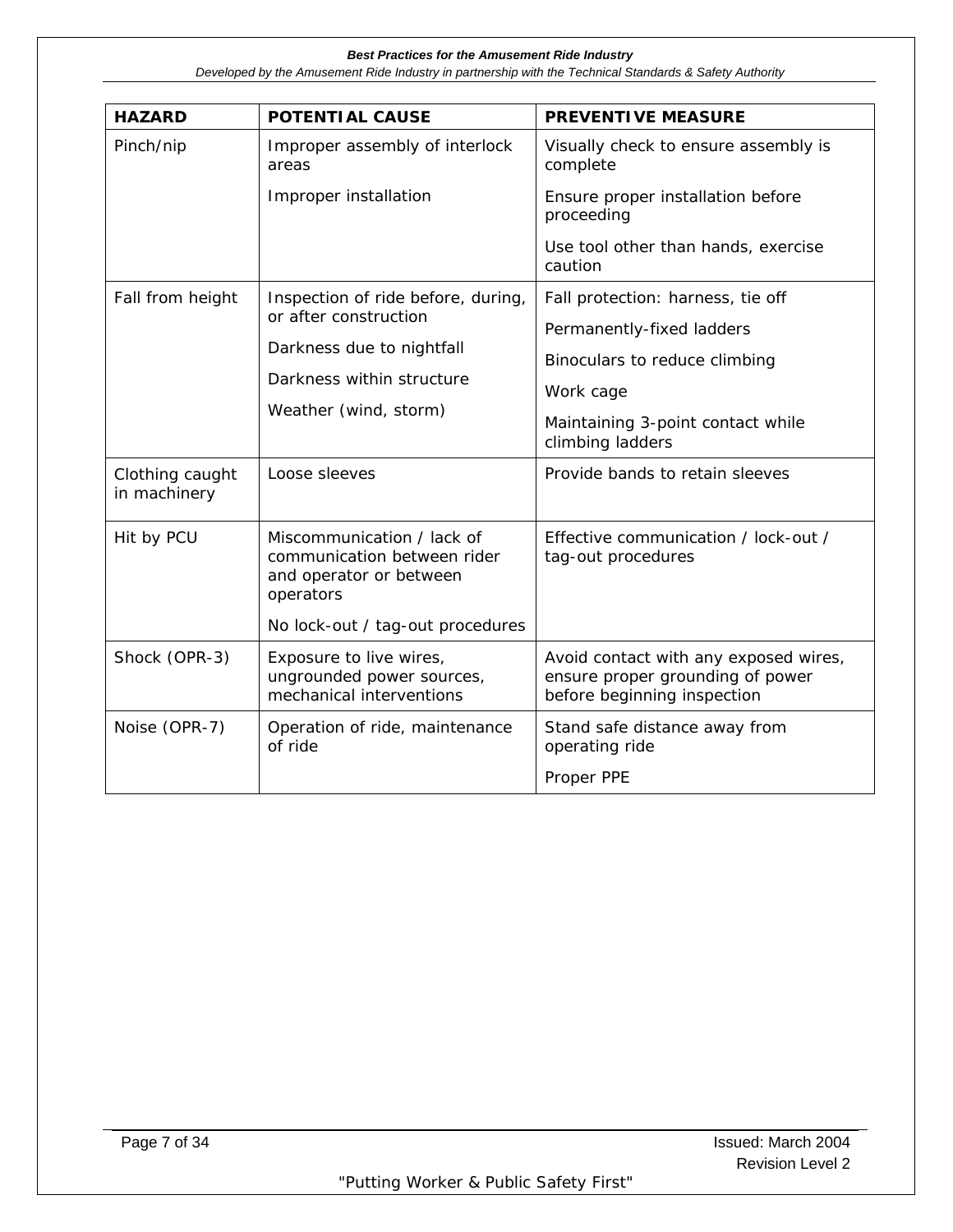### <span id="page-7-0"></span>**5. Operators and Attendants – Operational Hazards Analysis**

| <b>Device Type</b>                 | <b>Examples</b>                                                                                                                                                      | <b>Operator-Device Collision Contributing</b><br><b>Factors</b> | <b>Preventive Measures</b>                                                                           |
|------------------------------------|----------------------------------------------------------------------------------------------------------------------------------------------------------------------|-----------------------------------------------------------------|------------------------------------------------------------------------------------------------------|
|                                    |                                                                                                                                                                      | <b>Addressing Emergency Situations</b>                          | <b>Wearing PPE</b>                                                                                   |
| Go Karts                           |                                                                                                                                                                      | <b>Directing Traffic</b>                                        | Wearing PPE, Designating safe zones                                                                  |
|                                    |                                                                                                                                                                      | During Loading / Unloading                                      | Designating safe zones (Barriers between<br>oading and unloading) as per standardized<br>definition  |
|                                    |                                                                                                                                                                      | <b>Addressing Emergency Situations</b>                          | <b>Wearing PPE</b>                                                                                   |
|                                    |                                                                                                                                                                      | Directing Traffic                                               | Wearing PPE, Designating safe zones                                                                  |
| <b>Bumper Cars</b>                 | Scooter                                                                                                                                                              | During Loading/Unloading                                        | Designating safe zones (Barriers between<br>loading and unloading) as per standardized<br>definition |
|                                    | Yellow Submarine, Fire Chief,                                                                                                                                        | Lack of awareness of stopping time                              | Operations training                                                                                  |
| Vertical<br><b>Revolving Rides</b> | Avalanche, Ferris Wheel, Zipper,                                                                                                                                     | Clearance                                                       | Designating safe zones                                                                               |
|                                    | Lolly Pop, Wave Swinger                                                                                                                                              | <b>Violating Procedures</b>                                     | Training /disciplinary measures /<br>enforcement                                                     |
|                                    | Himalaya, Polar Bear, Express,<br>Snowball, Music Fest, Hot Wheels, Clearance<br>Octupus, Enterprise, Scrambler,<br>Tilt-a-Wheel, Roundup, Crazy<br>Dance, Gravitron | Lack of awareness of stopping time                              | Operations training                                                                                  |
|                                    |                                                                                                                                                                      |                                                                 | Designating safe zones                                                                               |
| Circular<br><b>Revolving Rides</b> |                                                                                                                                                                      | <b>Violating Procedures</b>                                     | Training /disciplinary measures /<br>enforcement                                                     |
|                                    |                                                                                                                                                                      | <b>Falling Objects from patrons</b>                             | shelters over stations                                                                               |
|                                    |                                                                                                                                                                      | ack of awareness of stopping time                               | Operations training                                                                                  |
| Rollercoaster                      | Dragon Wagon, Wacky Worm,<br>Orient Express, Zyklon, Wild Cat                                                                                                        | Clearance                                                       | Designating safe zones                                                                               |
|                                    |                                                                                                                                                                      | <b>Violating Procedures</b>                                     | Training / disciplinary measures/<br>enforcement                                                     |
|                                    |                                                                                                                                                                      | Lack of awareness of stopping time                              | Operations training                                                                                  |
| <b>Vertical Drop</b>               | Drop Fear, Drop Zone, Super Shot                                                                                                                                     | Clearance                                                       | Designating safe zones                                                                               |
|                                    |                                                                                                                                                                      | <b>Violating Procedures</b>                                     | Training /disciplinary measures /<br>enforcement                                                     |
| <b>Water Slides</b>                |                                                                                                                                                                      | Slippery surface                                                | Maintenance procedures                                                                               |
|                                    |                                                                                                                                                                      | Contact with patron                                             | Designating safe zones                                                                               |
| Air Bounce<br>Inflatables          | Titanic, Sabertooth Tiger, Ball<br>Pond, Jumpin Bounce, Jim Jump                                                                                                     | Contact with patron                                             | Designating safe zones                                                                               |
| <b>Bungee</b><br>Trampoline        | Euro Bungee                                                                                                                                                          | Contact with patron                                             | <b>Designating safe zones</b>                                                                        |
| Trains                             |                                                                                                                                                                      | Contact with patron                                             | Designating safe zones                                                                               |
| Dry Slides                         |                                                                                                                                                                      | Contact with patron                                             | Designating safe zones                                                                               |
| Walk Through                       |                                                                                                                                                                      | Contact with patron                                             | Designating safe zones                                                                               |

Page 8 of 34 Issued: March 2004 Revision Level 2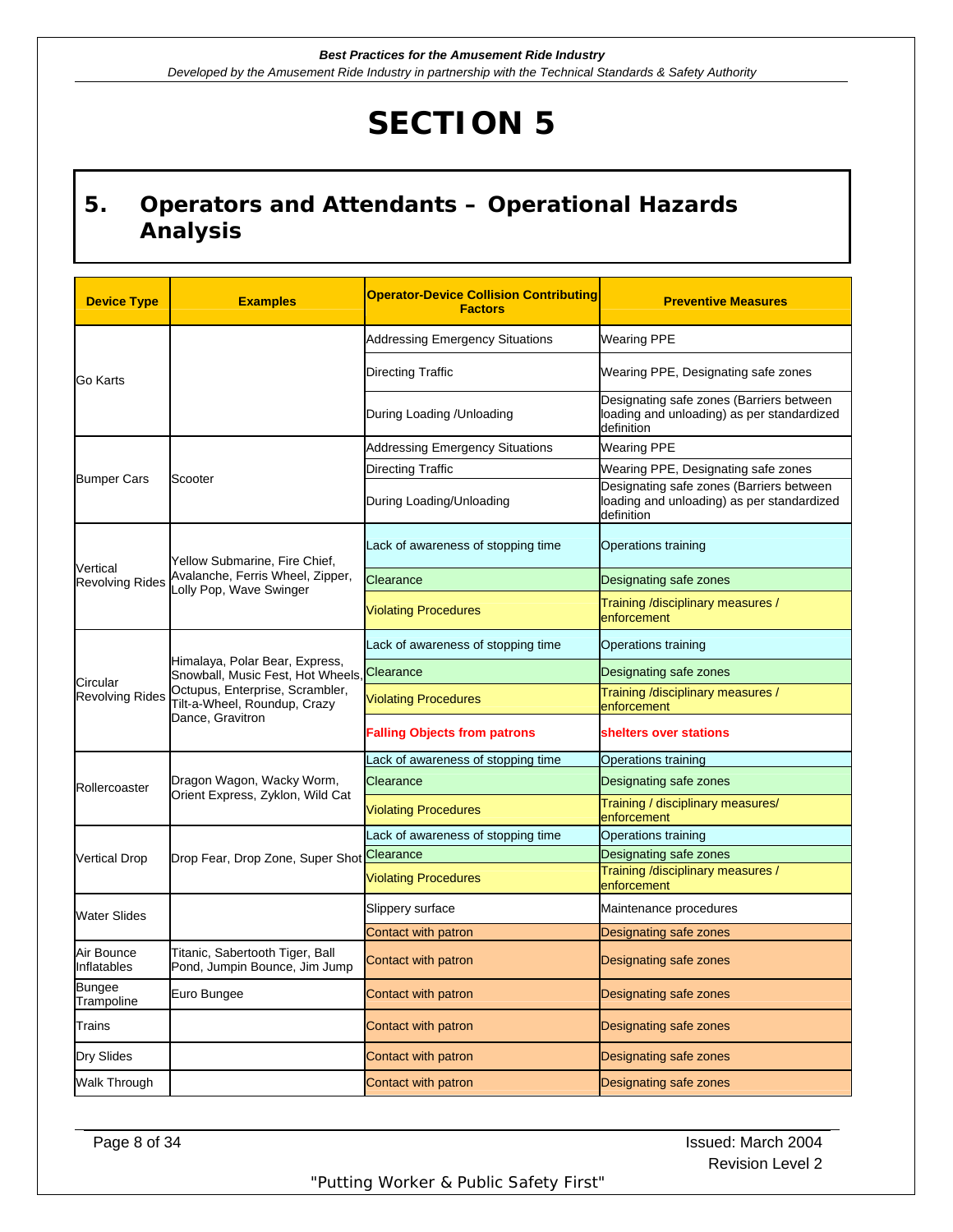## <span id="page-8-0"></span>**6. Best Practices Set up and Take Down**

### **6.1. Introduction**

The set-up and take-down of temporary or permanent amusement rides is under the scope of construction legislation. Construction is defined, in the Canadian Oxford Dictionary, as building or fitting parts together, as in a structure. The definition includes the erection, alteration, repair, dismantling, etc. of any machinery or plant whether permanent or temporary. The description is applied to the Amusement Ride Industry during set-up and take-down of rides and equipment.

In addition to rides, the construction legislation applies to the erection and dismantling of booths for shows, tents and temporary structures consisting of scaffolding and staging.

During the installation and removal of amusement rides and equipment the applicable *construction regulations* apply. While the ride(s) are in operation and during maintenance of the equipment the applicable *industrial regulations* apply for the protection of workers.

This section of the Amusement Ride Industry Best Practices is specific to the special considerations for all workers and sub-contractors who may be at risk during set-up and take-down operations. It is not intended to be a comprehensive document covering all of the legal requirements that may be in place in every jurisdiction. The industry safety committee assumes no responsibility for safety conditions or compliance with regulatory or legal requirements at any location.

### **6.2. Construction Safety**

#### **Definitions**

**"Workplace"** is any place in, on or near to where a worker works. A workplace could be a building, a mine, a construction site, an open field, a road, a forest or even a beach. The test is: Is the worker being directed and paid to be there, or to be near there? If the answer is "yes", then it is a workplace.

**"Worker"** means a person who is paid to perform work or supply services.

"Employer" means a person who employs one or more workers. This includes someone who contracts for a worker's services on a temporary basis. A contractor or subcontractor who performs work or supplies services for an owner, constructor, contractor or subcontractor is also an employer if he or she in turn employs workers.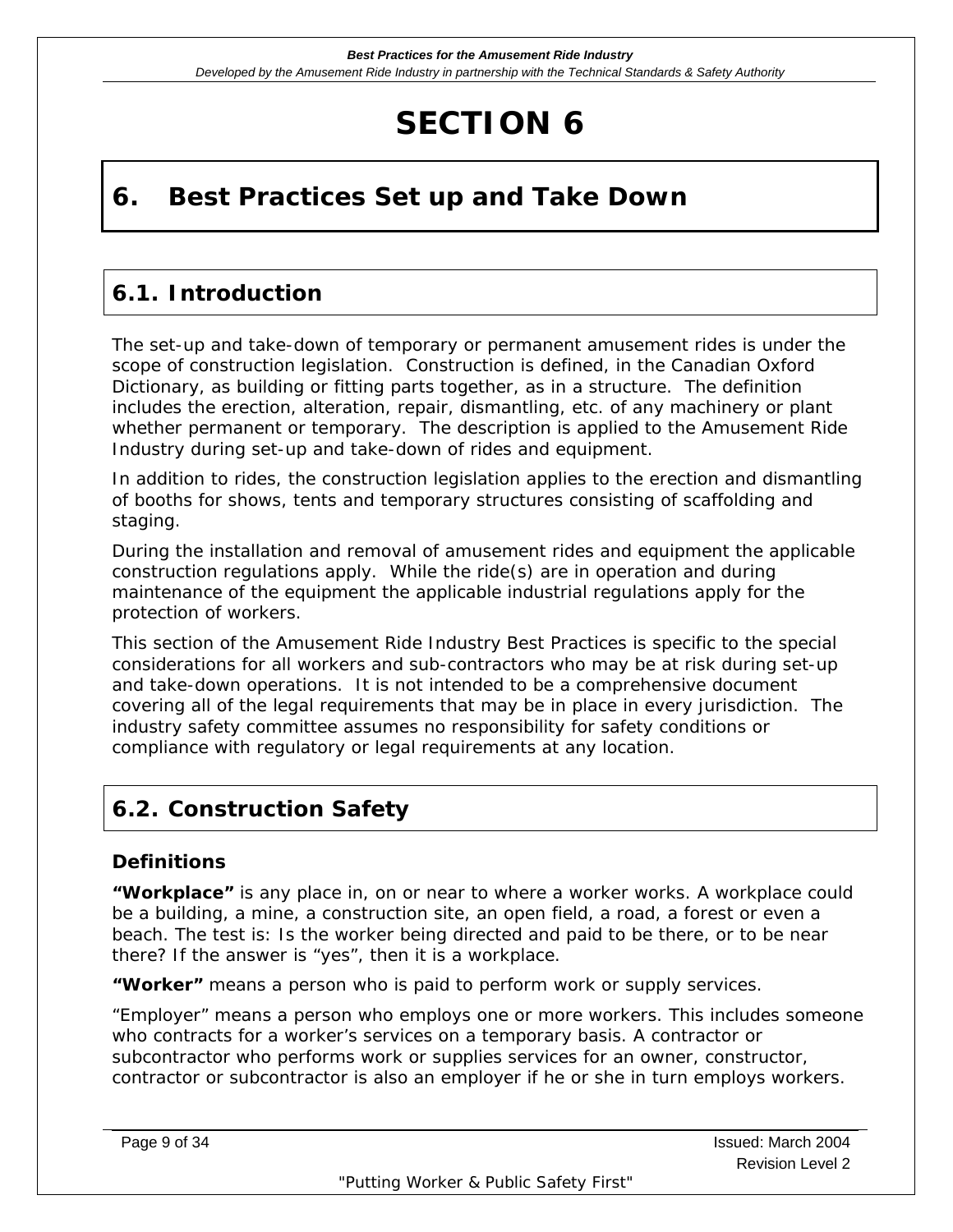**"Construction"** Includes the erecting and dismantling of a structure and the installation of any machinery. The definition has been applied to the Amusement Ride Industry during set-up and take-down of rides and equipment.

**"Constructor"** means a person who undertakes a construction project for the owner of a site or building. This also includes the owner who personally undertakes all or part of the project, whether alone or with another employer. The constructor is generally the person who has overall control of a project.

"**Supervisor"** means a person who has charge of a workplace or authority over any worker.

#### **"Owner"**

The person who owns the lands or premises that are being (or will be) used as a workplace.

#### **Overview**

Health and safety legislation sets out the rights and duties of all the parties in the workplace. The main purpose of the legislation is to protect all workers from the potential hazards that may be present on the job. Legislation also provides for enforcement of the law where compliance has not been achieved voluntarily. The applicable construction regulations should be consulted in each jurisdiction for specific legislated requirements.

### **Notification by Industry Members**

Many amusement shows and rides are in place at a location for a short period of time. The industry members are advised to notify the applicable jurisdiction's offices by telephone or Fax before the set-up of the show.

#### **Ride Foremen / Mechanics**

In the Amusement Ride Industry, many ride foremen or mechanics have dual responsibilities and are in a position of authority over other workers. The employer is responsible for appointing a competent person to supervise workers.

#### **Competent Person**

A competent person, as defined by legislation, is one who is qualified because of knowledge, training and experience to organize the work.

The competency includes ensuring that the supervisor is familiar with the health and safety legislation and the regulations that apply, and has actual knowledge about any potential danger to health and safety in the work.

### **Minimum Age Requirements**

Labour standards and health and safety legislation in each jurisdiction dictate the minimum age of workers at a workplace. Generally the minimum age for workers on a construction site or employed in construction is sixteen (16). When the amusement show is in operation or equipment is being maintained the minimum age is fifteen  $(15)$ .

If the minimum age is assigned by regulation, for example construction regulations, no person younger than the stipulated age is to be present on or about the workplace while construction work is being performed.

| hile construction work is being performed. |                         |
|--------------------------------------------|-------------------------|
| Page 10 of 34                              | Issued: March 2004      |
|                                            | <b>Revision Level 2</b> |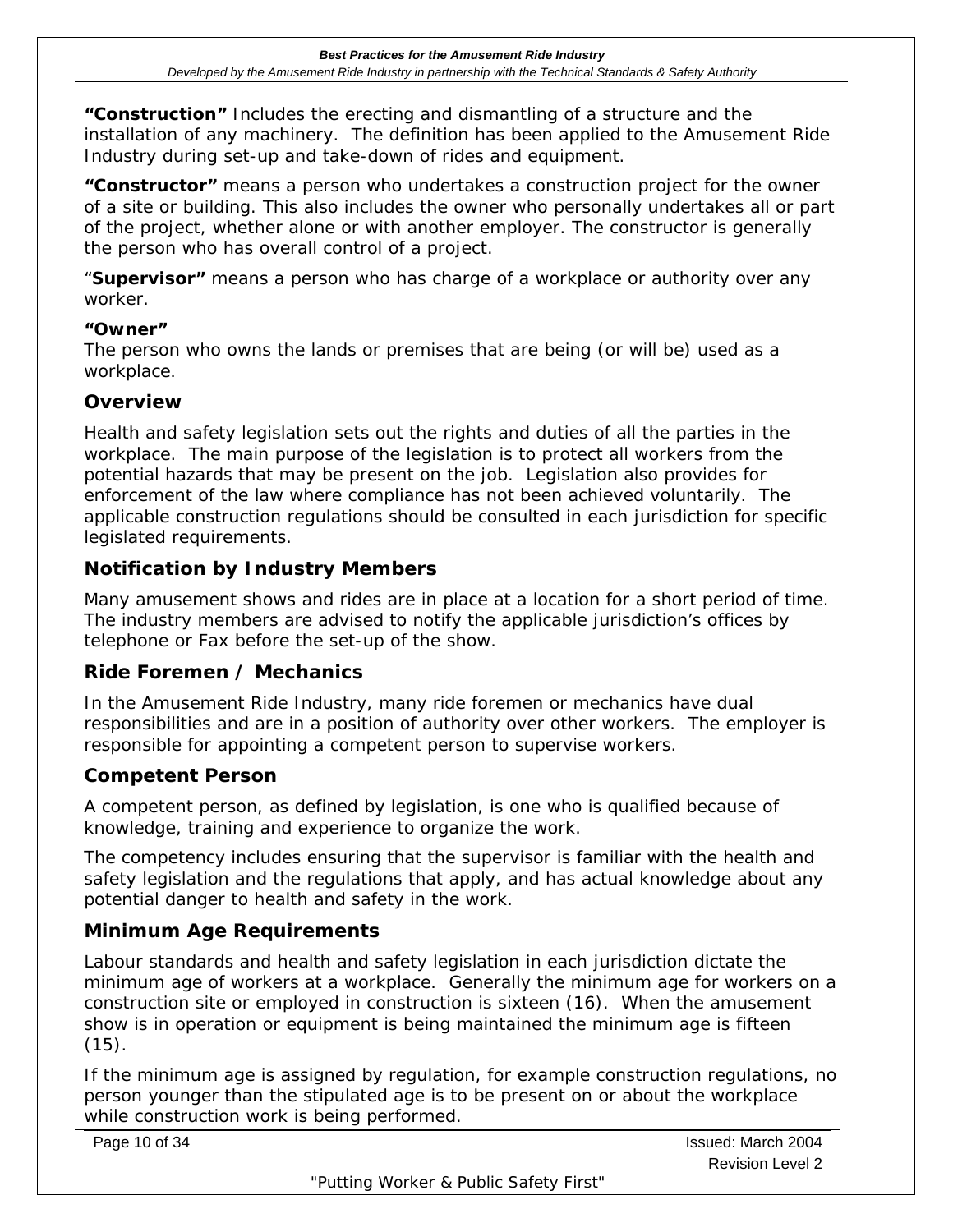### <span id="page-10-0"></span>**6.3. Safety Training**

### **General**

All employers have a duty and a responsibility to ensure that workers are trained before starting a job. Supervisors have an identical duty and responsibility. The employer, supervisor or another competent person may provide training. The employer should retain proof of training in order to reduce the company's liability.

#### **Certification or Proof of Training**

Some trades require training resulting in certification; including electricians, ride mechanics, gas fitters, and crane operators and other trades. At the very least, training should be documented and include performance testing.

### **Personal Protective Equipment (PPE)**

PPE required by workers during set-up and take-down is governed by the applicable jurisdiction. In general, safety footwear and hard hats are required where there is a danger of injury to the head or feet. Selection of PPE must meet national or international standards for manufacture and performance. Other PPE that may be required include hand, eye and face protection, fall arrest equipment and protective clothing. Supervisors must ensure that training in the use and care of PPE is provided to a worker.

#### **Cranes and Other Lifting Devices**

Operators of cranes, elevated work platforms and forklifts must receive training prior to the operation of the equipment. The training may require certification or written proof of training.

### **Fall Arrest Equipment and Training**

Where a worker is exposed to *falling from heights*, a worker shall be adequately protected by one of the following methods of fall protection;

- A guardrail system
- A travel restraint system
- A fall arrest system.

The *travel restraint system* allows for the use of a full body harness, or, a safety belt attached by a life line or lanyard to a fixed support. The full body harness could be attached to a self-retracting device (CAN/CSA Z259.2.2-M98) that is itself attached to a fixed support.

The *fall arrest system* consists of a full body harness attached to a lanyard equipped with a shock absorber. The system shall be attached to a fixed support. A shock absorber should not be used if, wearing or using one could cause a worker to hit the ground or an object or level below the work surface.

An employer shall ensure that a worker who may use a fall protection system is adequately trained in its use and given both oral and written instructions by a competent person; a record of training shall be kept by the employer. The training shall include the worker's name and the dates on which training took place.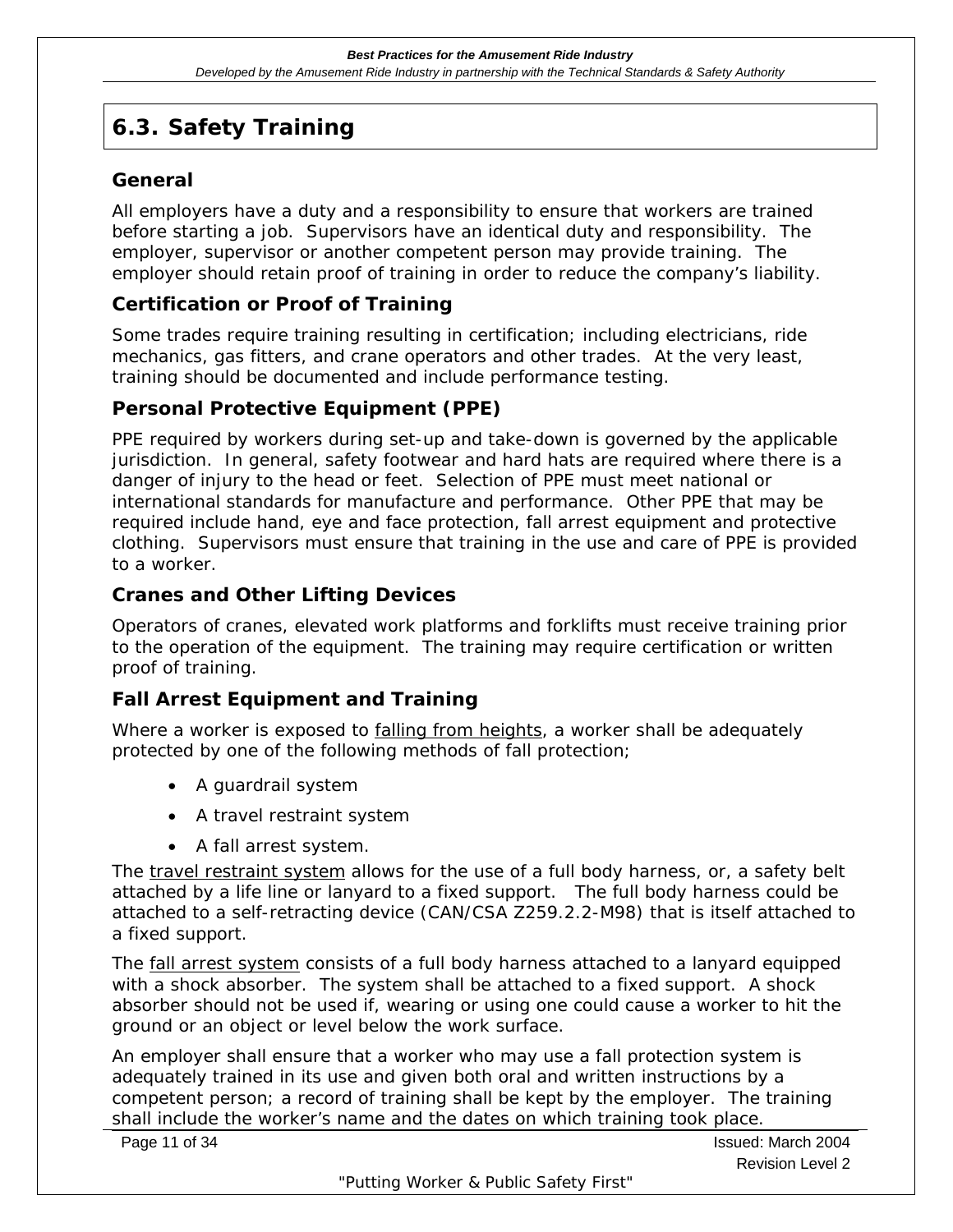### <span id="page-11-0"></span>**Safety Meetings**

The employer shall ensure that safety meetings are held as required.

### **6.4. Safety Procedures**

#### **Crane or Hoisting Device Maintenance**

In general, all vehicles, machinery, tools and equipment must be maintained in a condition that does not endanger a worker or other person. Every crane or similar hoisting device used to lift ride components shall be operated by a worker having written proof of training on the crane or similar hoisting device.

The owner of every hoisting device shall keep a permanent record of all inspections, tests, repairs, modifications and maintenance of the device. The log book must include the record referred to for a period of the immediately preceding twelve (12) months and shall be dept with the crane or hoisting device.

#### **Wire Rope, Slings, Chains**

All ropes, slings, chains or similar device used for hoisting an object, including all fittings and attachments must be suitable for its use, in good condition and shall be inspected before use by a competent person.

#### **Elevated Work Platforms**

Shall be designed by a professional engineer and maintained by the owner in such a manner that the safety factors of the original design are maintained. A maintenance tag and inspection record shall be attached to the platform near the operator's station and an operator's manual for the elevating device shall be kept with the machine while it is on the workplace.

#### **Suspended Work Platform, Bucket or Basket**

All suspended platforms, bucket or basket used to raise, support or lower a worker must be designed by a professional engineer and be constructed according to the design drawings. Every worker on the platform, bucket or basket shall wear a full body harness connected independently to anchor points on the platform and used with a lanyard fitted with a shock absorber. *The applicable regulations governing the use of hoisting equipment to raise or lower a worker must be consulted prior to this activity taking place.* 

#### **Fork Lift Procedures**

No worker shall operate a forklift or similar equipment unless training has been provided. The forklift controls must not be left unattended when the forks are raised. The forks must not be used to lift or support a worker unless a platform or basket, designed by a professional engineer, is securely attached to the mast of the forklift following the design drawings. The worker being lifted must wear a full body harness and lanyard attached to anchor points on the platform.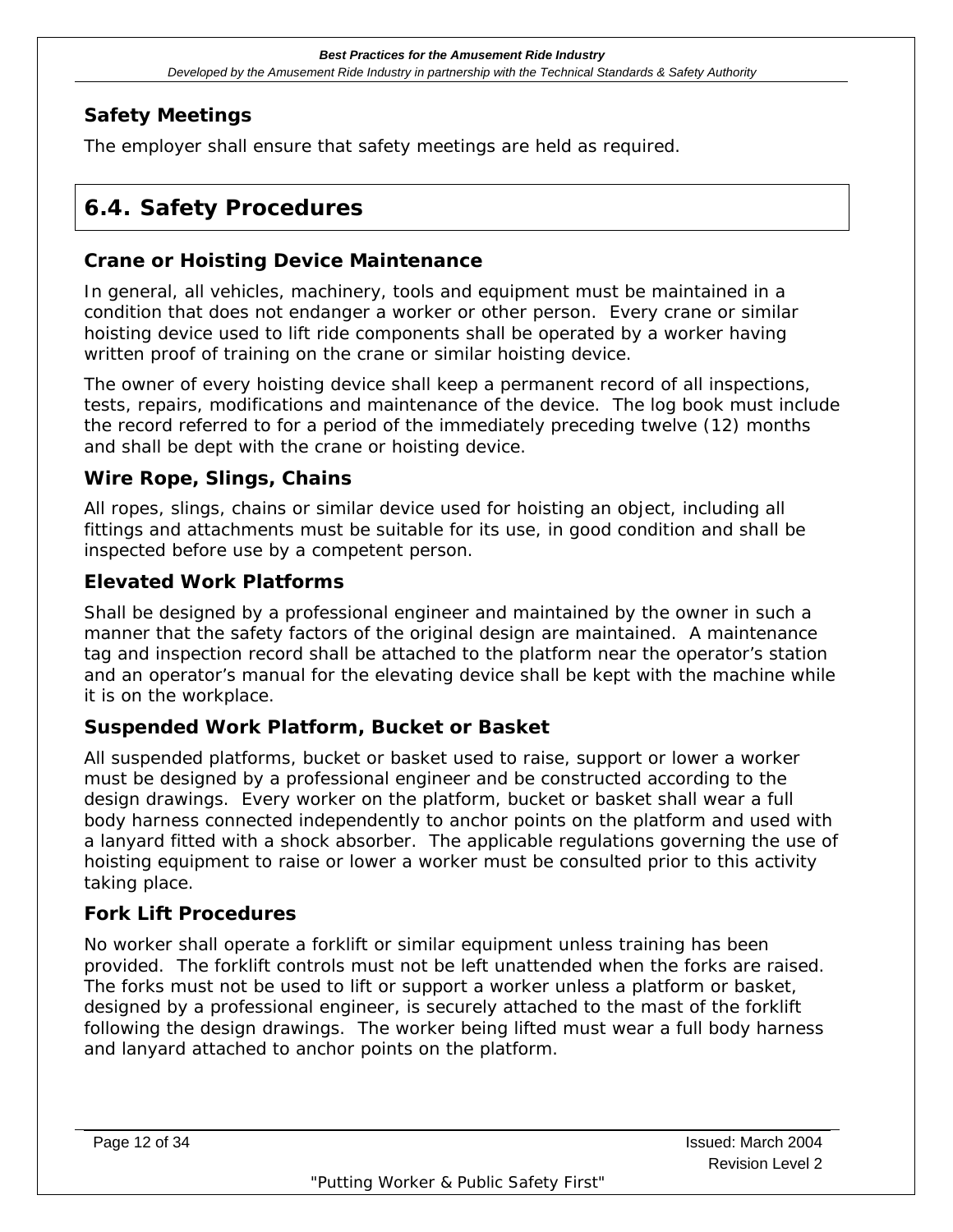### <span id="page-12-0"></span>**Signallers for Trucks, Trailers and Mobile Equipment**

The Amusement Industry must make extensive use of signallers during set-up and take-down of the show. Rides, trailers and equipment must be backed into position at the site. Employers must ensure that signallers;

- Receive adequate oral training or oral and written training in a language that is understood
- Keep clear of the intended path of travel
- Be in full view of the driver/operator of the vehicle
- Have a clear view of the intended path of travel, and
- Watch the part of the vehicle or its load whose path of travel the driver/operator cannot see.

### **6.5. Emergency Procedures**

### **Accident Reporting**

Where an accident, explosion, or fire causes an injury at the work place, and the worker is disabled from performing the usual task, critically injured or killed the owner shall *immediately* notify the applicable jurisdiction, containing information and particulars that may be prescribed by regulation. In Ontario, the jurisdiction is under the Ministry of Labour.

The employer must establish written procedures to be followed in the event of an emergency and must make the procedures available to all supervisors and workers on the site.

### **6.6. First Aid**

There must be adequate qualified first aid providers, supplies and equipment available for the protection of employees and the public.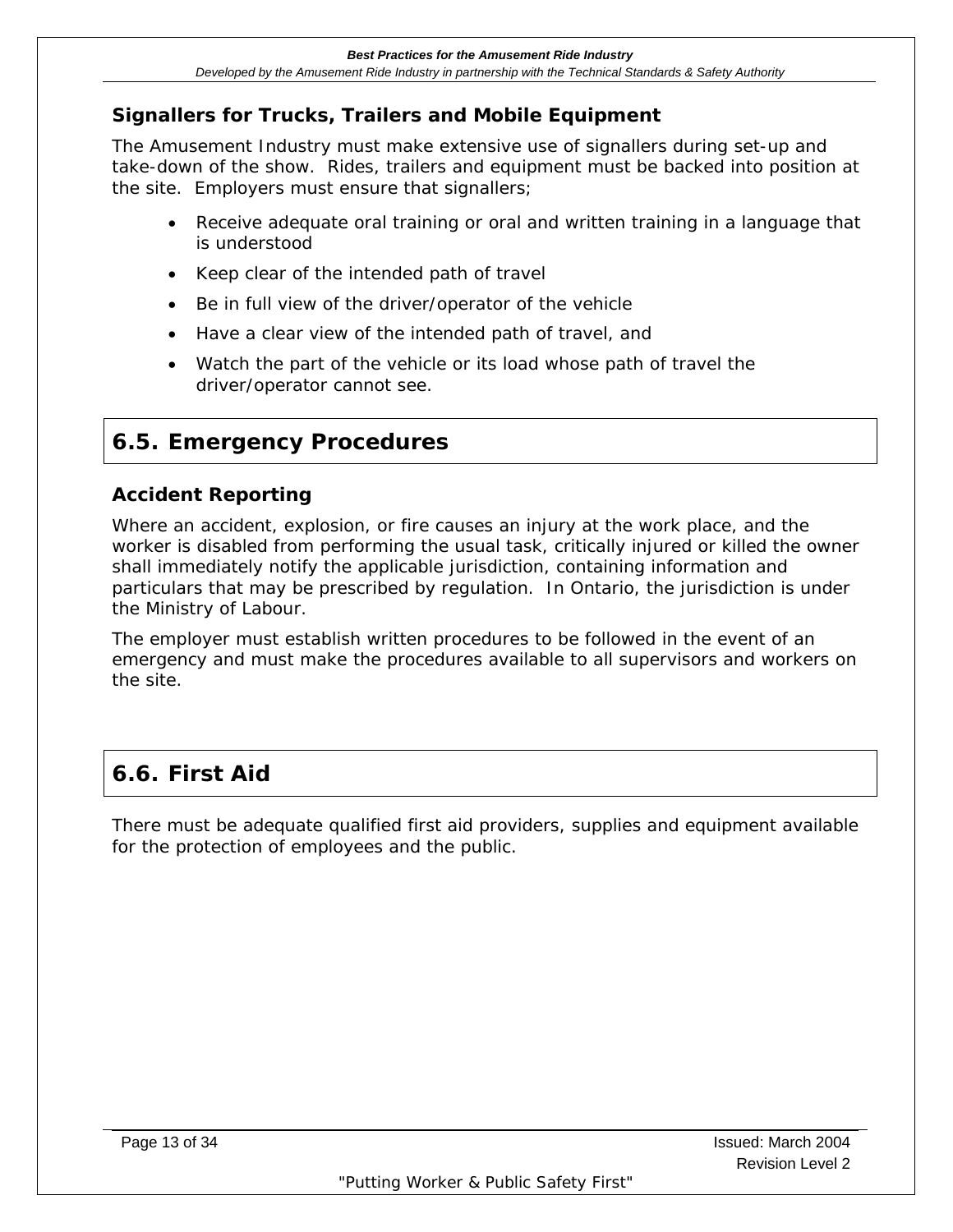<span id="page-13-0"></span>**7. Best Practices for the Amusement Ride Industry – Safety Handbook**

## **AMUSEMENT RIDE OPERATORS' and ATTENDANTS'**

# **SAFETY HANDBOOK**

**Version One** 

**2004** 

Page 14 of 34 Issued: March 2004 Revision Level 2

"Putting Worker & Public Safety First"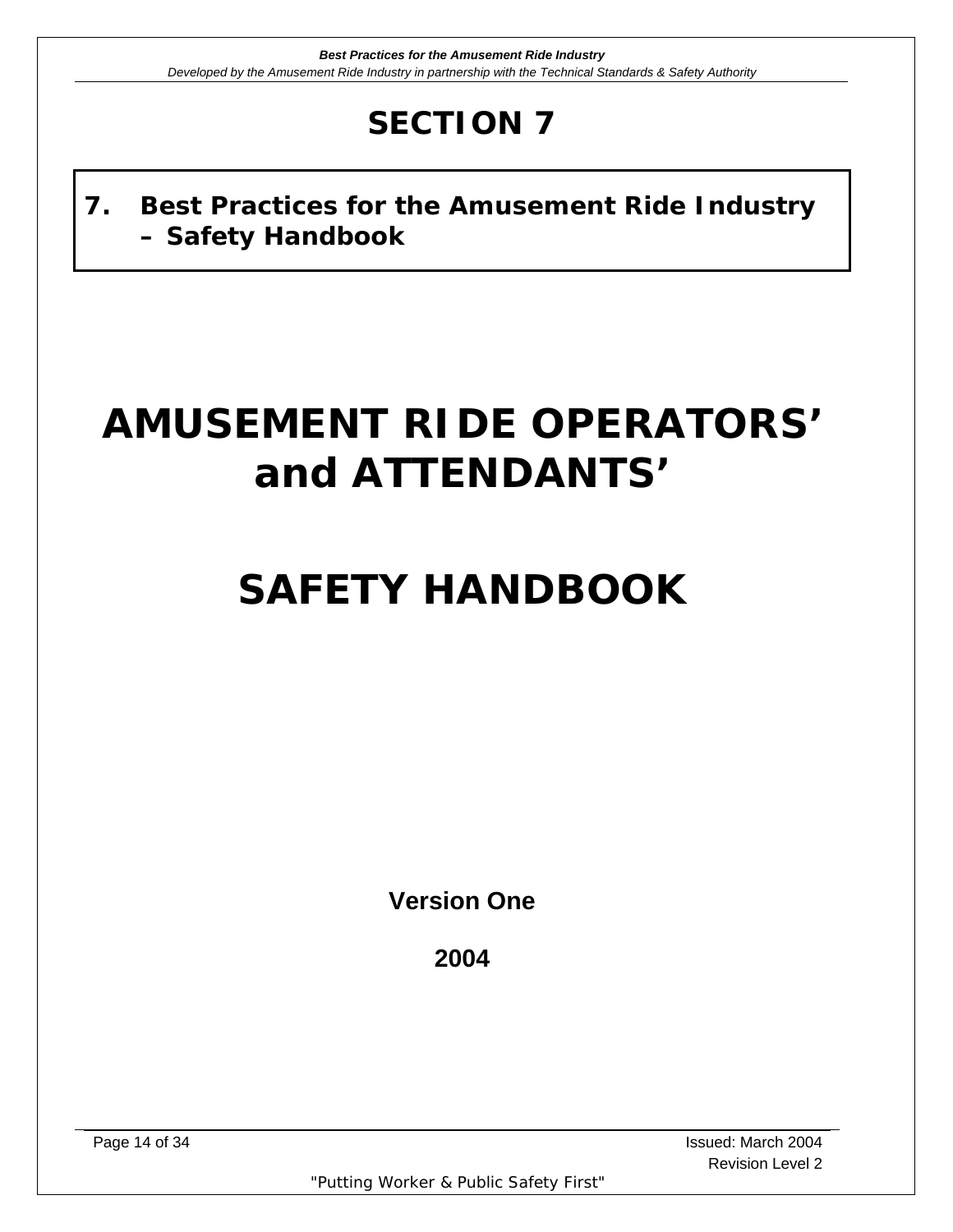## **TRAINING ACKNOWLEDGEMENT**

This manual outlines areas that amusement ride industry employees, as ride operators, should focus on to ensure their safety and the safety of their riders.

I acknowledge receipt of this Amusement Ride Operators' and Attendants' Handbook.

It is my responsibility to make sure I understand the content of this handbook.

I understand that the policies and rules contained in this book may not include all of the company procedures.

I understand that I am to keep this book for future reference and consult with my supervisor when in doubt for my personal safety or for the safety of others.

I understand that I must return this book to my employer upon the termination of my employment.

I understand that I must report all unsafe conditions to my supervisor/employer.

I understand that I will receive training on any equipment that I am required to operate and will participate fully in that training.

### **Complete the Confirmation on the Following Page and Submit to Your Supervisor**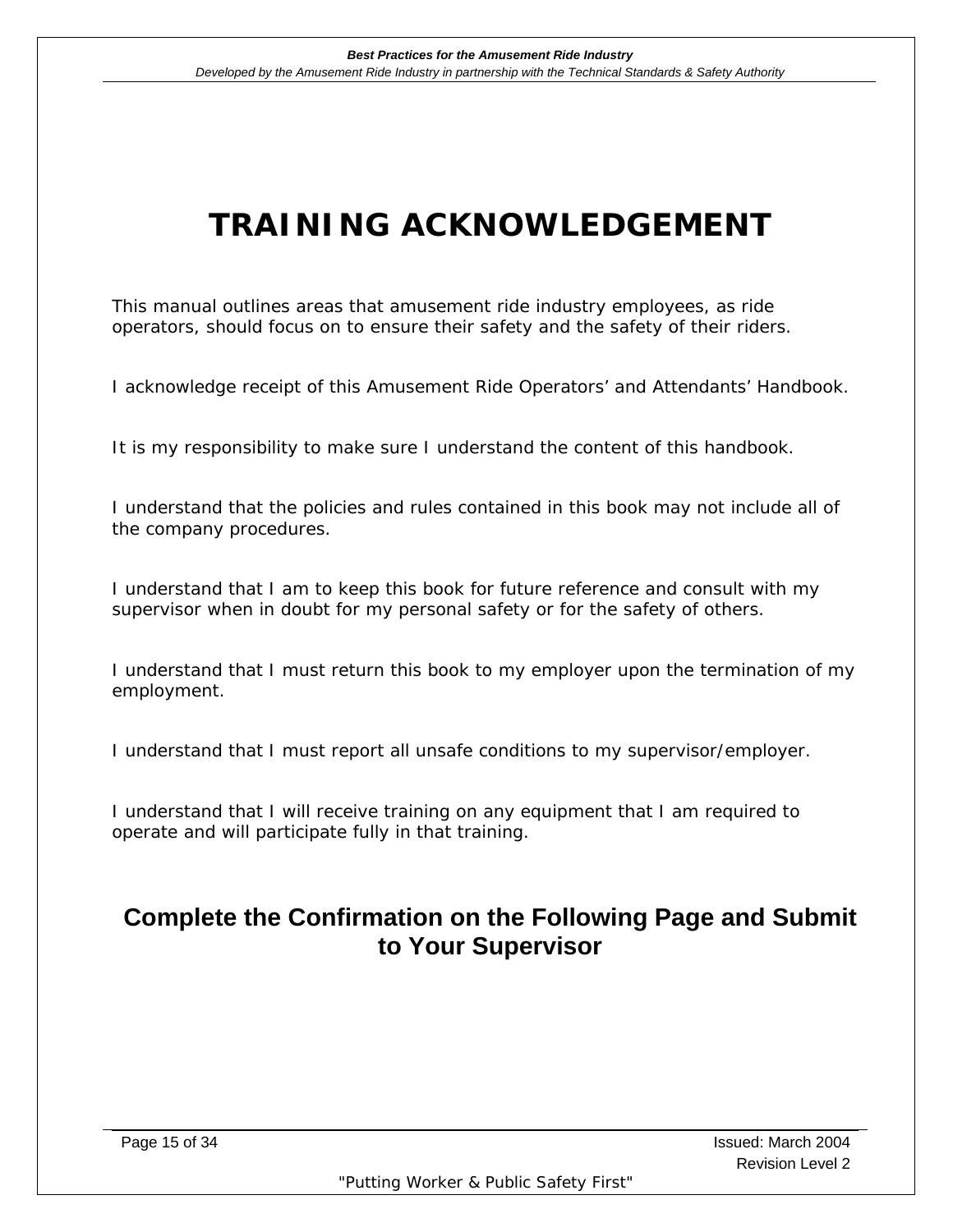## **TRAINING ACKNOWLEDGEMENT CONFIRMATION**

| Employer: (Please<br><b>Print Clearly)</b> | <u> 1989 - Andrea Stadt, fransk politiker (d. 1989)</u>                                                                                                                                                                              |  |
|--------------------------------------------|--------------------------------------------------------------------------------------------------------------------------------------------------------------------------------------------------------------------------------------|--|
| Employee Name:                             | <u> Andreas Andreas Andreas Andreas Andreas Andreas Andreas Andreas Andreas Andreas Andreas Andreas Andreas Andreas Andreas Andreas Andreas Andreas Andreas Andreas Andreas Andreas Andreas Andreas Andreas Andreas Andreas Andr</u> |  |
| Street:                                    | and the control of the control of the control of the control of the control of the control of the control of the                                                                                                                     |  |
| City:                                      | <u> 1989 - Jan Barbara, martxa al III-lea (h. 1989).</u>                                                                                                                                                                             |  |
| Province/State:                            |                                                                                                                                                                                                                                      |  |
|                                            |                                                                                                                                                                                                                                      |  |
| Date:                                      |                                                                                                                                                                                                                                      |  |
| <b>Employee Number:</b>                    |                                                                                                                                                                                                                                      |  |
| Supervisor's Signature:                    |                                                                                                                                                                                                                                      |  |
| Date:                                      | <u> 1989 - Johann Barbara, martxa alemaniar a</u>                                                                                                                                                                                    |  |
|                                            |                                                                                                                                                                                                                                      |  |
|                                            |                                                                                                                                                                                                                                      |  |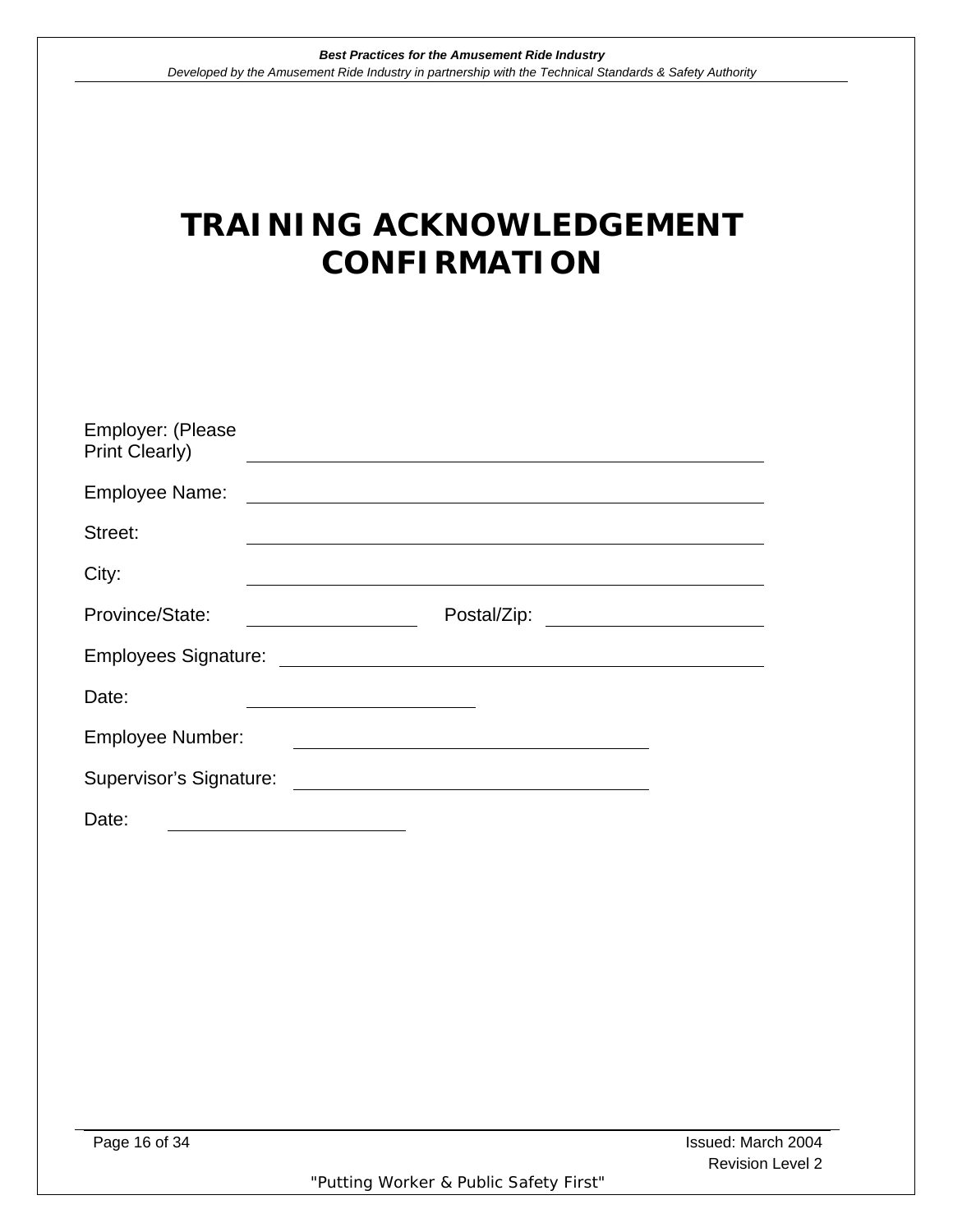## **ACKNOWLEDGEMENTS**

Albion Amusements Campbell Amusements Centennial Park Mini Indy Centreville Amusement Park Conklin Shows Crown Amusements Ontario Inc. Dudley Enterprise Inc. Elevator World Inc. Gable Bros. Shows Homeniuk Shows Ontario Ministry of Labour Ontario Place Paramount Canada's Wonderland RCM Technologies Canada Corp. Santa's Village Bracebridge Space Age Amusements Sportsworld Technical Standards & Safety Authority Townsend Amusements Wild Water & Wheels World's Finest Shows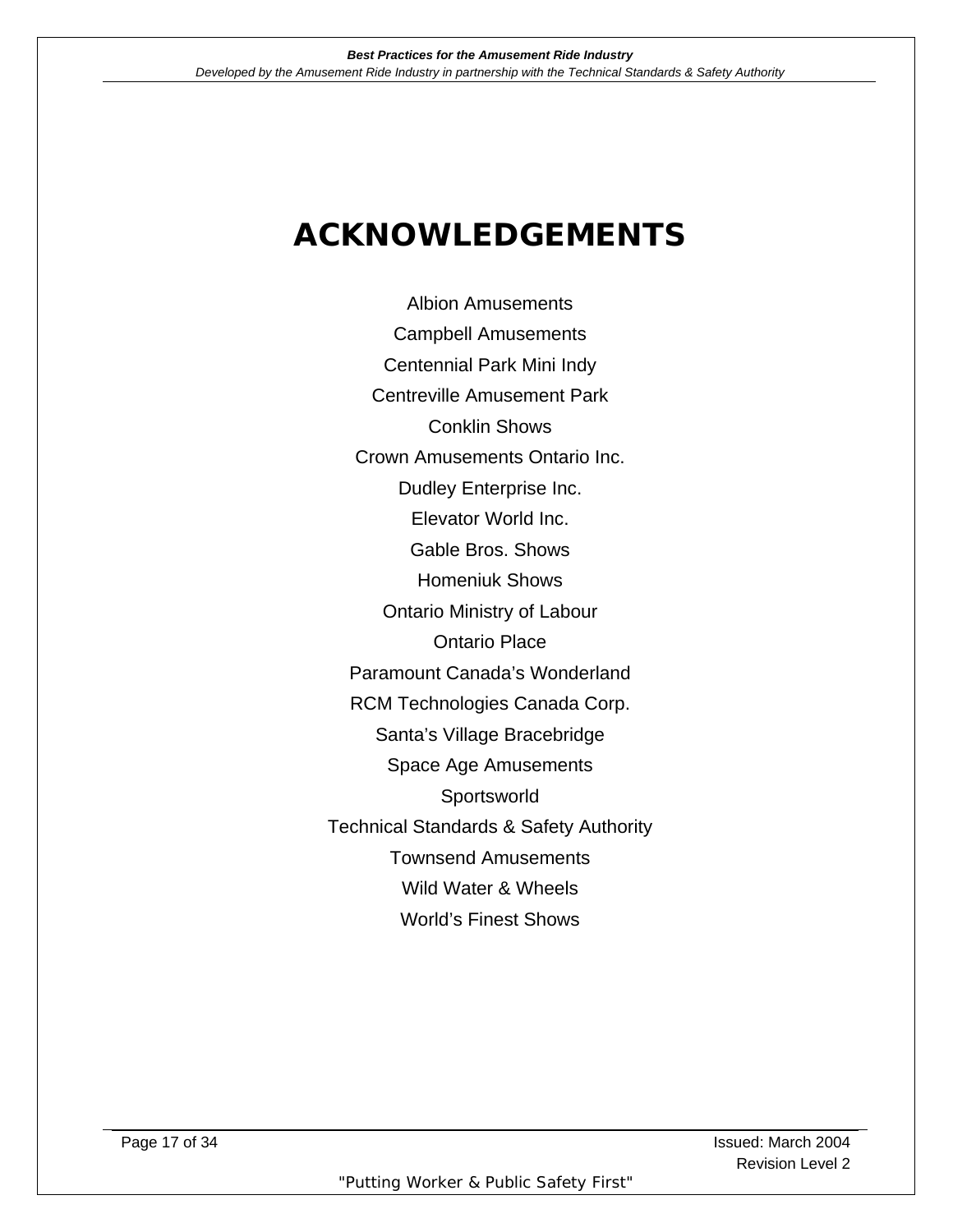## **SAFETY COMMITTEE**

Francois Paradis **Beauce Carnaval** Fred Wolf **Contact Contact Contact Contact Contact Contact Contact Contact Contact Contact Contact Contact Contact Contact Contact Contact Contact Contact Contact Contact Contact Contact Contact Contact Contact Contact Con** Jacques Vallee **Beauce Carnaval** Jim Caskey **Conklin Shows** Jim Conklin Conklin Group Joe Wood Sportsworld Keith Brown Ontario Place Paule Paradis **Beauce Carnaval** 

Barry Jameison World's Finest Shows Bryan Perkins **Wild Water & Wheels** Danny Campbell Campbell Amusements Gord Kanani **Technical Standards & Safety Authority** Marc Tevyaw **Technical Standards& Safety Authority** Mary D. Smith CRSP Dudley Enterprise Inc. Peter Switzer **Paramount Canada's Wonderland** Paul Guylee World's Finest Shows Patrick Jameison **World's Finest Shows** Ray Delarge **Space Age Amusements** Rene Karavas **Technical Standards & safety Authority** Srikanth Mangalam Technical Standards &Safety Authority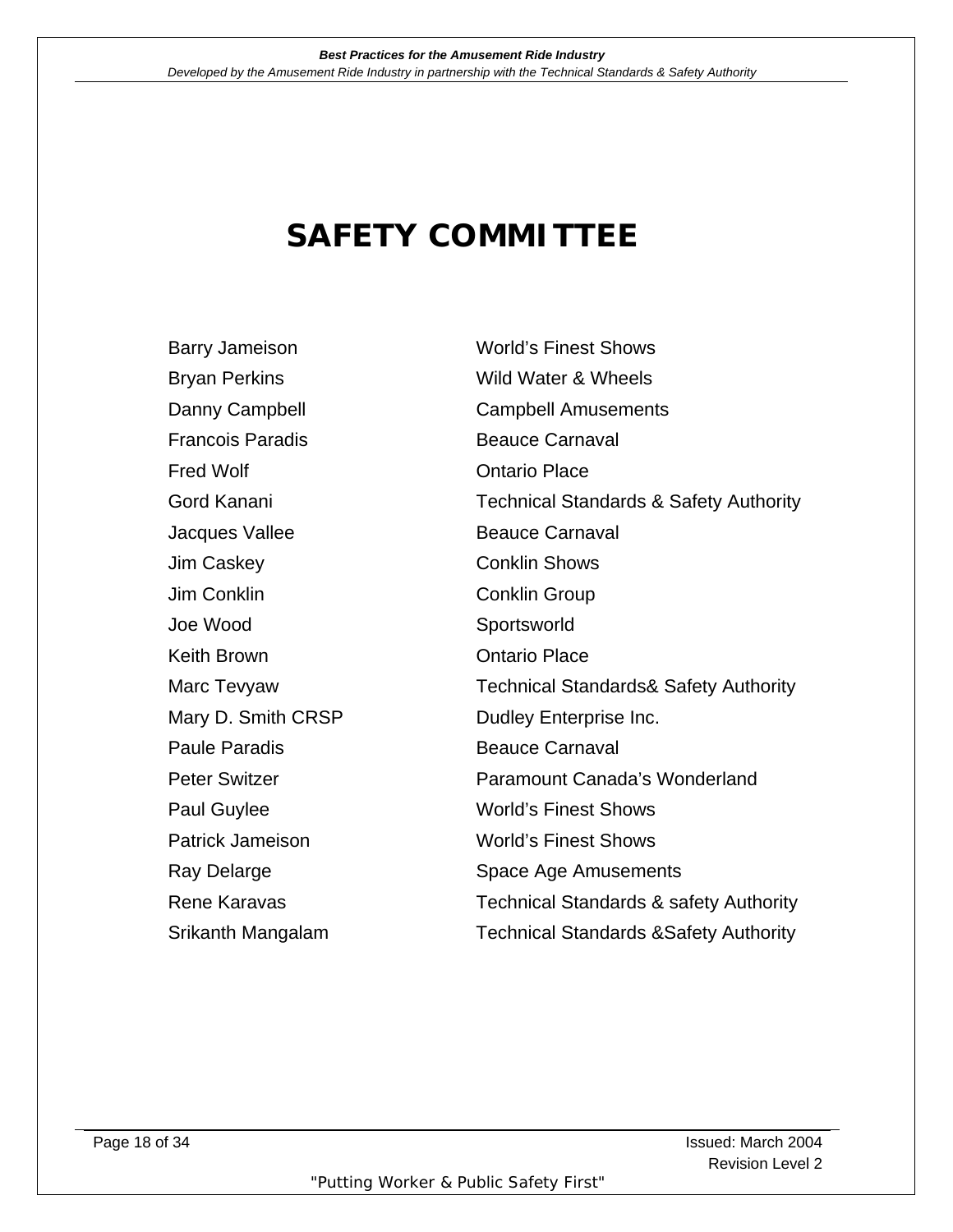## **INTRODUCTION**

The Amusement Ride Operators' & Attendants' Safety Handbook has been developed by the amusement ride industry in partnership with the Technical Standards and Safety Authority (TSSA). The handbook is intended to promote safety in the workplace while ensuring the safety of the riding public through well-trained amusement ride operators and attendants.

Committee members responsible for the development of the Amusement Ride Operators' & Attendants' Handbook assume no responsibility for either safety conditions or compliance with regulatory or legal requirements at any particular jobsite or location.

The safety practices and procedures identified in this Amusement Ride Operators' & Attendants' Handbook may be based upon experiences of field personnel or research conducted by many safety specialists. The practices and procedures are common sense precautions to eliminate hazards, prevent incidents and avoid injuries; they are also the recommended methods by which to carry out and complete a job safely.

Amusement rides vary from one manufacturer to another; therefore, it is not possible for a handbook on general safety procedures and practices to deal with every possible hazard that may be present at every jobsite. For that reason, each user of this handbook must carefully observe site-specific safety conditions at each jobsite to make certain there are no conditions which would require safety precautions beyond those described in this handbook.

This Handbook is designed to provide a resource for safety information that the amusement industry employers/ employees should use to help prevent injuries resulting from unsafe acts and/or conditions.

All amusement ride industry employees should familiarize themselves with the contents of this Handbook. The safety procedures apply to persons operating rides and all employees involved in the business of operating rides for the entertainment of the public.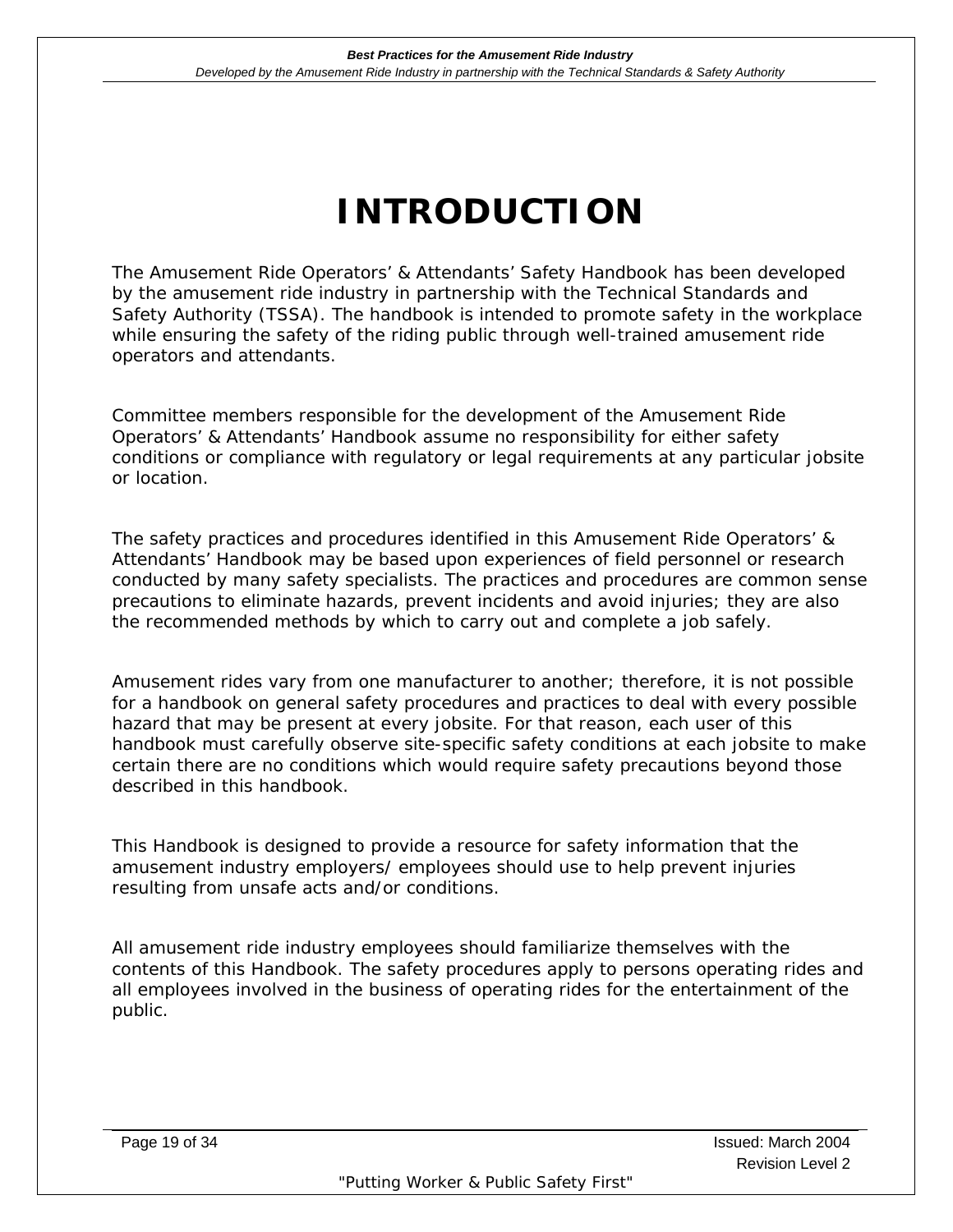### <span id="page-19-0"></span>**7.1. Section 1 Orientation**

### **Attitude**

Safety is an attitude and you need to have this attitude in everything you do.

**Think Safe Feel Safe Look Safe Be Safe** 

Ride operators have an important job and a big responsibility in terms of rider safety. You are the only one who has full control on most rides and so have to be proactive and sometimes react quickly to situations as they arise.

The amusement ride industry has an excellent safety record as a result of inspections, ride maintenance, safe operations and better ride designs. Ride Operators & Attendants play an important role in promoting the safety of amusement rides along with the ride owner, the ride mechanic, the local TSSA inspector, and the rider.

### **Attendance and Breaks**

Every employee is important to the operation of a show or park. When an individual does not show up for work or takes extended breaks, it means extra work for fellow employees. The result has a direct impact on the safety of all.

It is your responsibility to contact your supervisor when you are not able to be at work or on time for work.

It is also important that you take your required breaks in order to stay focused on the duties of your job. Get away from the ride, relax and get re-energized.Do not distract other operators during your break, as they must concentrate to perform their job safely.

### **Dress Code / Identification**

Good personal hygiene is a must and reflects well on your image and that of the company you work for. Hair should be worn at collar length, tied back to prevent entanglement or securely fit under a uniform cap. Gentlemen's beards if permitted should be close trimmed, also to prevent entanglement. (See conditions of employment / employer specific Section 6)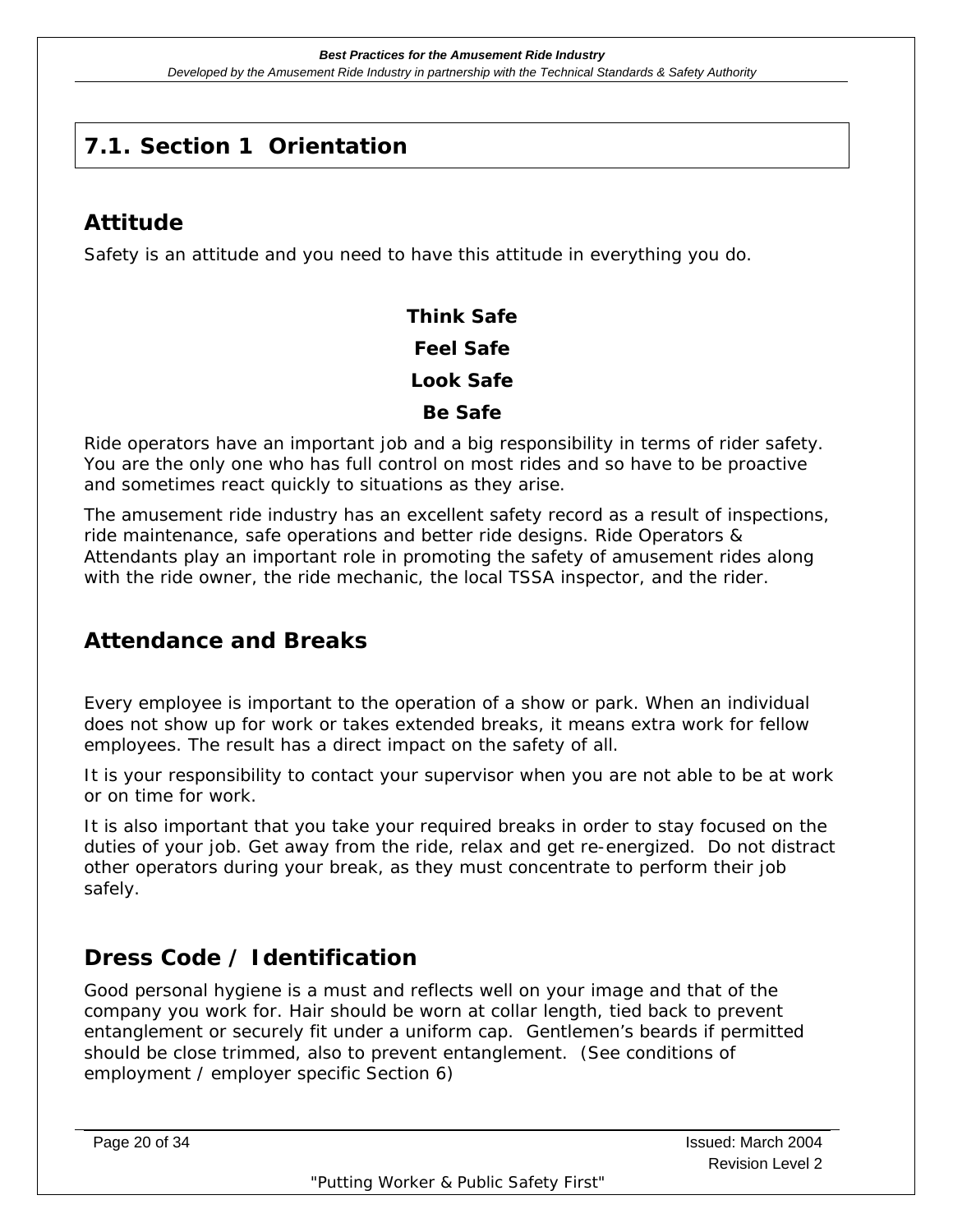<span id="page-20-0"></span>For safety reasons body jewelry must be kept to a minimum and limited in size. Personal electronic devices not required for your job such as walkmans, cell phones and pagers are not permitted while on duty.

In Ontario, ride operators and attendants are required to be readily identifiable (Amusement Devices Regulation) $\frac{1}{x}$ ther provinces and states have similar requirements to ensure that members of the public are able to contact persons who are in charge on a ride in the event of an incident.

Uniforms and identification badges, if issued, must be worn at all times when on duty. If an identification badge is lost, you need to report the missing badge to your supervisor immediately. Uniforms may vary and will be designated by your employer.

## **7.2. Section 2 Safety**

### **Health and Safety Legislation**

All Provinces and Territories have occupational health and safety legislation designed to protect the health and safety of workers. Everyone has a role to play as covered below.

- Employers are responsible for the safe condition of all workplaces.
- They must appoint competent supervisors for their employees.
- Employers must make sure that training is provided for all employees.
- Workers must work safely, participate in the training and inform their supervisor of unsafe conditions.
- Workers must not engage in unsafe activity such as a prank, feat of strength, running, rough and boisterous conduct, or horseplay on the job.

### **Commitment / Responsibilities / Rights**

Every worker at an amusement ride facility or on a traveling show is responsible for health and safety at the workplace. Everyone is accountable for their own safety as well as the safety of fellow workers and the general public rider. Safety doesn't just happen. Safety is a shared responsibility.

**Workplace Initiatives:** Some basic rules for a safe workplace.

- Follow safety rules and procedures.
- Attend scheduled safety meetings.
- Keep your work area neat, clean and free of hazards.
- Immediately report hazardous situations that might result in an incident to your supervisor and the ride mechanic.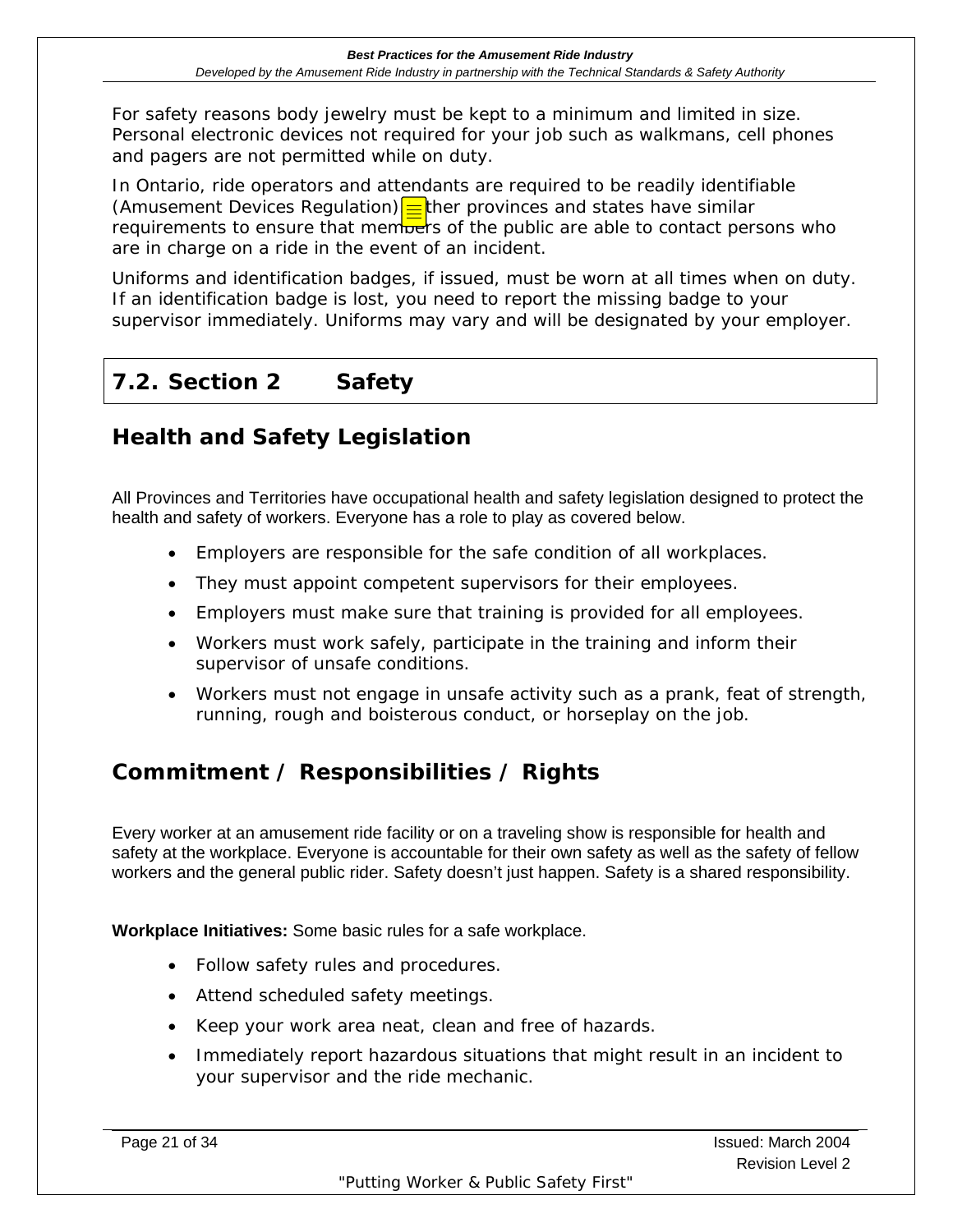- Complete the daily inspection checklists assigned to you by your supervisor prior to operating the ride.
- Comply with all rules regarding accident prevention.
- Develop safe work habits and participate in safety training.
- Use safe tools and equipment to do your job and report any unsafe equipment or tools to your supervisor.

## **Think Safe**

### **Feel Safe**

#### **Look Safe**

#### **Be Safe**

### **Identifying Hazards in your Workplace:**

- Potential hazards that could result in injury must be reported to your supervisor immediately.
- If someone can trip on it, slip on it, knock their head on it, get a splinter from it, fall from it, fall out of it, get cut from it, Report It
- Maintain equipment in good condition and follow safety procedures.
- Good Housekeeping is good practice.

### **Worker Health and Safety**

All workers must work in accordance with the Health and Safety legislation. They must follow the employer's policies and workplace safety procedures.

Fatigue and boredom may cause you to act in an unsafe manner. You can combat fatigue by taking your breaks, getting away from the ride, relaxing and getting recharged, through a change in your routine.

#### **Rules to Remember to Protect Yourself:**

- Know your ride. Some rides are extremely fast, reaching high into the air with several different motions.
- Observe the ride until you understand these motions.
- **Never leave your station***.* Each ride has a minimum number of staff required to operate it. Never operate a ride with less than this minimum. If you are unsure, speak with your supervisor about the specific requirements for your ride.
- *Never* attempt to jump on or off the ride when it is in motion.
- Stay in your **"Safe Zone"** during operation. The **"Safe Zone"** is the area or position from which the ride is operated and designated by the manufacturer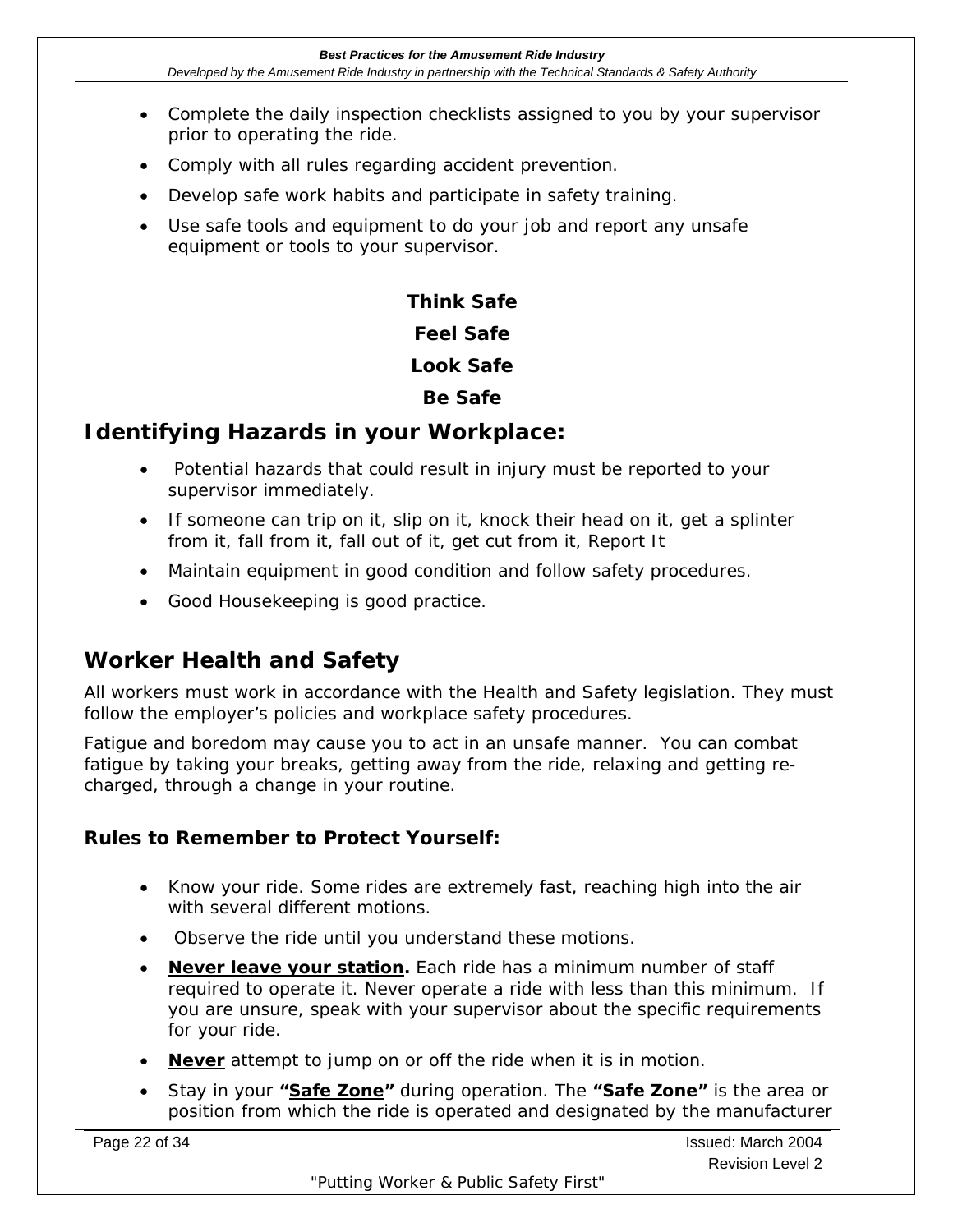or owner of the ride. The **"Safe Zone"** is for your personal safety while the ride is in motion.

- **Do Not leave your station "Safe Zone"** until the ride has come to a **"complete stop"**.Use **common sense,** don't fool around, and stay focused on the ride operation and the riders.
- **Always** wear the prescribed personal protective equipment as required.
- **Do Not** argue or fight with a rider. Contact your supervisor for assistance.

**Think Safe Feel Safe Look Safe Be Safe**

### **Rider Safety and Unsafe Riders**

Your safety and the safety of your riders are equally important. Unsafe riding practices are the major cause for of incidents on all types of rides.

Rider responsibility can be encouraged through education and ride operators & attendants can play an important role in this area. It is important for you to clearly communicate and enforce restrictions that apply to your ride.

Amusement Devices Regulation

*No person shall behave in or on an amusement device or do any work on an amusement device in such manner as to,* 

*(a) impair the safe operation of the device; or* 

*(b) endanger any person.* 

TSSA is also supporting your efforts by reaching out to young children and parents through the RIDE SMART program in promoting safe riding practices. Rules to Remember to Protect the Riders:

- Be alert to unsafe conditions that could cause trips or falls on the ride platform or steps.
- Be alert to unsafe conditions that could cause injury.
- Always check that seat belts or safety restraints are fastened and locked in place before the ride starts. The manner of checking is detailed in the ride operation manual and will be further explained during ride operation training by your supervisor.
- Be careful not to close the door or restraint on the rider's hand, arm, leg or head during loading and unloading.
- If you suspect a rider is under the influence of alcohol or drugs. Do not allow them to ride.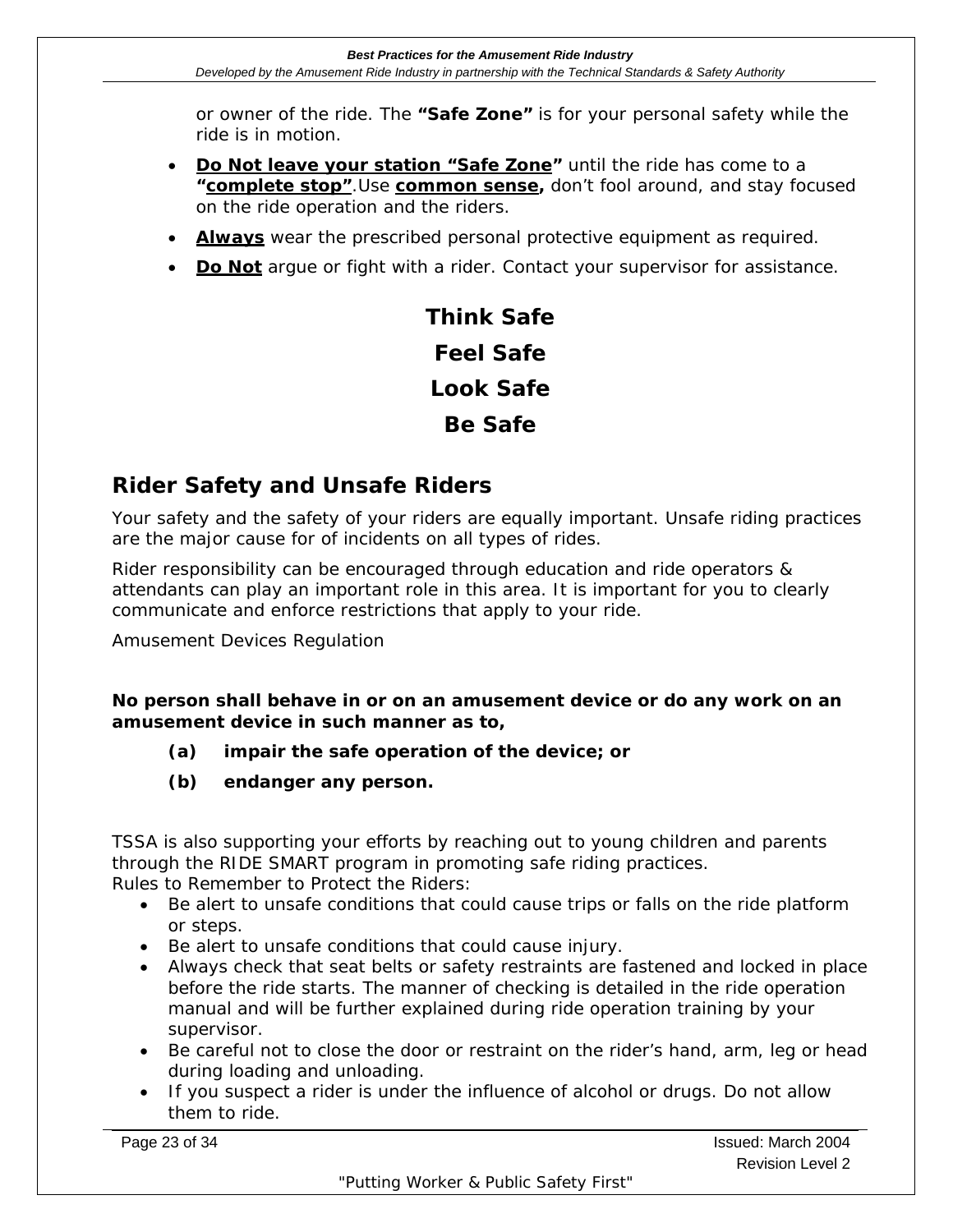- <span id="page-23-0"></span>• Read the rules of operation carefully and remind riders to follow the posted rules for the ride.
	- o Of age, height and or weight restrictions.
	- o To keep hands, arms, legs and feet inside the ride at all times.
	- o To remain seated until the ride comes to a complete stop, when the ride starts and prior to stopping the ride

When in doubt… If you have challenges with a rider or parent because of ride restrictions or behaviour, do not operate the ride. Stop the ride if in motion and contact your supervisor immediately.

- **Always** report all safety-related *incidents* to your immediate supervisor.
- **Never** leave the ride while it is operating.
- **Watch** the ride and riders at all times while it is operating.

### **Safety Meetings**

When your employer schedules meetings to update you on safety, your attendance at these meetings is mandatory.

The meetings are for your benefit and deal with the importance of safety and the review of safety issues.

Get involved and share your experiences so that others will learn from your experiences as well and prevent avoidable incidents.

> **Think Safe Feel Safe Look Safe Be Safe**

## **7.3. Section 3 Safety Training**

### **Ride Operating Manuals**

The purpose of the ride operation manual is to help you with your responsibilities and familiarize you with the operation of the ride.

Each ride has its own manual and your supervisor will provide the necessary training. The manuals contain important information regarding the safe operation of the ride and may include daily checklists, daily logs, emergency instructions, lock out procedures, hand signals, operator safety and other specific operating instructions.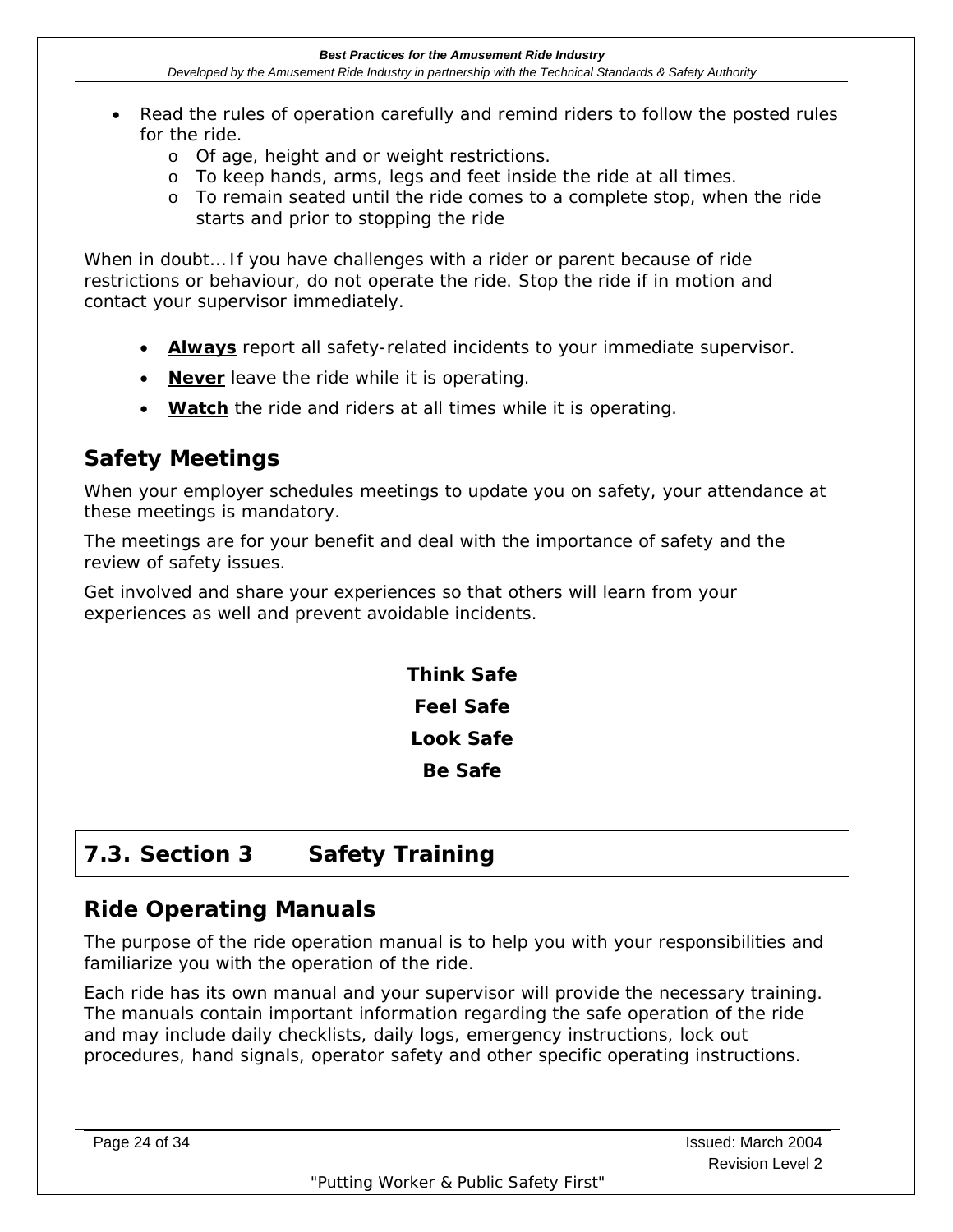Details on loading and unloading, checking of passenger restraint systems and ride operation are also included and it is essential that you become familiar with the operational characteristics of your specific ride.

### **Pre-Opening Safety Checklist**

Each ride has a specific safety checklist that must be completed, signed and dated on a daily basis prior to opening the ride to the public. Your supervisor will instruct you in what to look for and how to use the checklist. Remember that this checklist is a legal document and it must be initialed and signed off appropriately and in ink. Ensure that each item on the checklist is initialed by the person who performed the action.

Your supervisor will review and sign off on the checklist. Problems and concerns that come up during the pre-opening checklist completion must be corrected prior to operating the ride with riders.

### **Daily Operations Log**

The operations log is used to record and maintain the history of the ride. Anything unusual about the operation of the ride must be recorded in the log.

If you should notice anything unusual, shut down the ride in accordance with the ride's emergency stop procedures and report it to your supervisor **immediately**.

The purpose of the log is to document a stoppage of normal ride operation whether it is maintenance or operational in nature.

### **Control of Ride**

The operator's controls contain the means for starting the ride. The stop button and emergency stop for the ride are also located at the operator's controls. Some rides have a "deadman", or "presence" switch that requires you to keep your foot or hand on the switch throughout the entire ride cycle in order to operate the ride. Never block or disable this switch in any way. If you are in doubt about anything to do with the operation of the ride, call your supervisor.

Always remain at your station until the ride has come to a complete stop before attempting to load or unload passengers. Remind riders that they must remain seated until the ride comes to a full stop.

When multiple operators/attendants are required, an operator must remain at the controls while the ride is in motion. Before leaving the panel, the operator must ensure that the ride has been reasonably secured against unauthorized operation. In an emergency, shut the ride down according to the emergency shutdown procedures. Do not attempt to remove a rider from a moving ride. Never leave the controls while the ride is in motion or operating.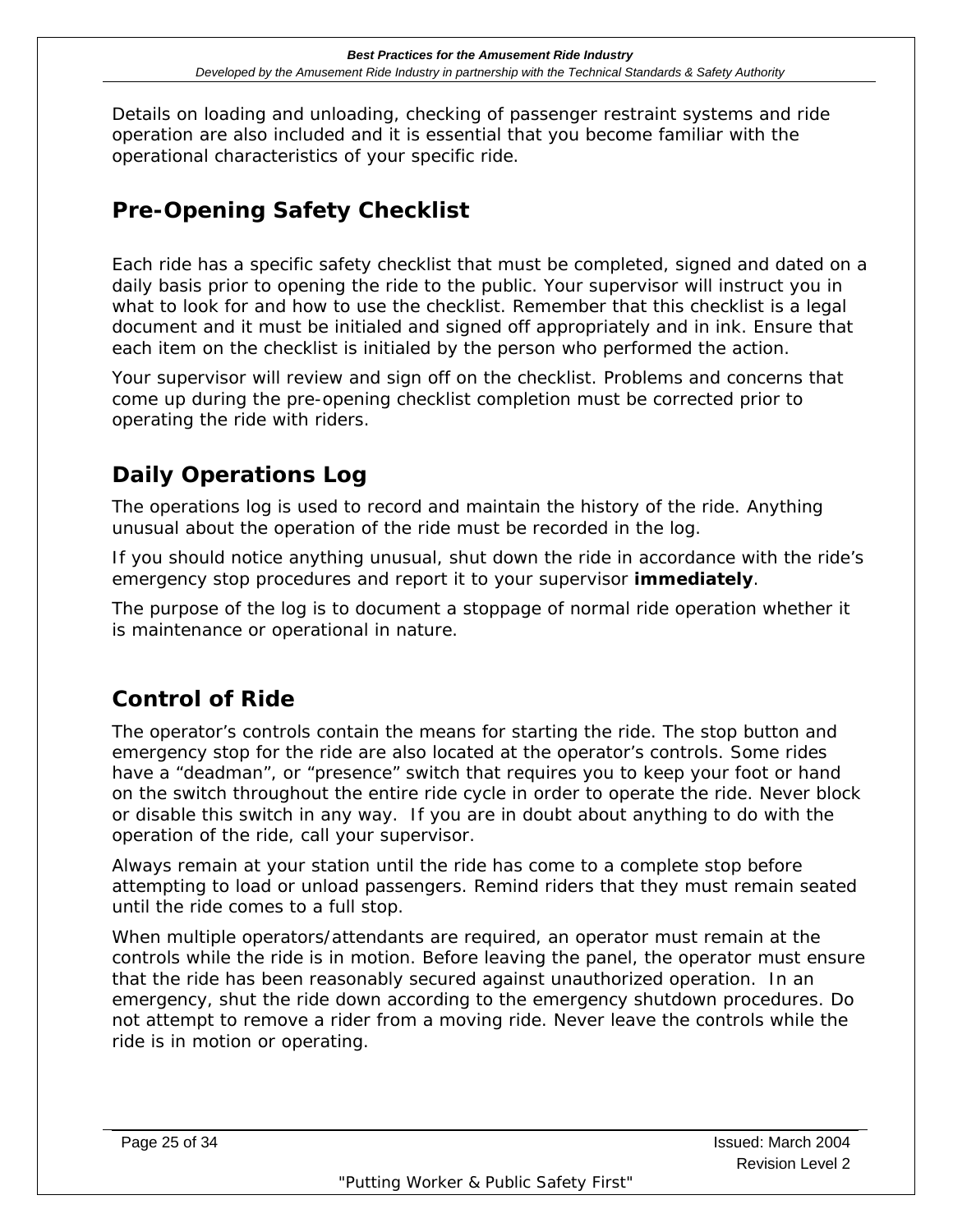### **Loading and Unloading**

Riders must adhere to the ride restrictions as posted and you must enforce the posted restrictions.

Certain rides need to be balanced when loading riders and that will require you to load vehicles opposite each other. Check with your supervisor or the ride manual to confirm if this is the case for the ride you are operating.

**Riders should:** 

- Remain seated until the ride comes to a complete stop.
- Keep hands and feet inside the ride at all times.
- Hold onto hand holds and lap bars during the ride cycle.
- Not smoke while on the ride.

If your ride has a public address system, it is used to assist you in communicating the safety messages to a large number of riders and a prepared script may be valuable to ensure consistency and accuracy of the message.

Always be polite when making the announcements.

### **Strange or Unusual Noises, Movements or Odours**

As a ride operator or attendant you will become quite familiar with the operation of your ride. Should you notice a change in the sound, movement or odour of your ride, stop the operation and call your supervisor. Identifying problems while they are small assist maintenance staff in resolving concerns before they become major issues.

**Do Not** attempt repairs to the ride except under the direct supervision of a qualified ride mechanic.

### **Ride Shutdowns**

There are two types of ride shutdowns. Scheduled and unscheduled. If you encounter an unscheduled shutdown, ride vehicles may be at a point or position that is not normal for unloading or loading of passengers.

If an unscheduled shut down occurs, observe the following rules:

- Follow emergency procedures for the particular ride.
- Bring the ride to a safe stop following the proper procedures and using the emergency stop, brakes or stop button.
- Turn the ride power off if applicable. Not all rides can be powered off. If this is the case refer to the ride operations manual and your supervisor for the proper procedure.
- Notify your supervisor immediately.
- Remain at the controls until directed by a supervisor.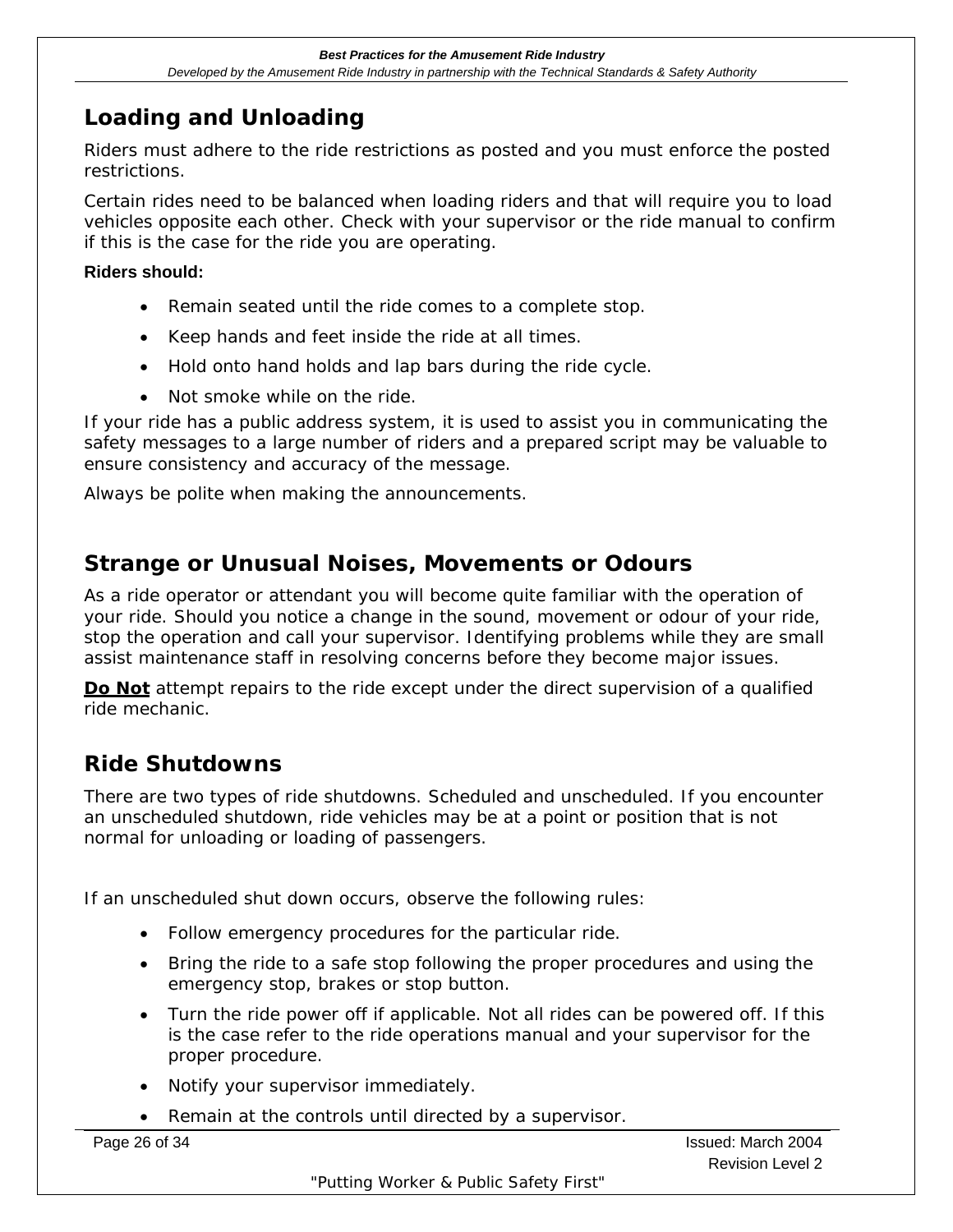- After the problem is repaired, test cycle the ride in accordance with normal procedures and without riders before opening the ride to the public.
- Enter the incident in the ride operations logbook.

### **Weather Conditions**

During the course of an operating day, the weather can change dramatically. Keep an eye on the weather conditions at all times and ensure that the ride is not operated with riders when conditions such as storms, high wind, lightning, hail and driving rain etc. prohibit the safe operation of the ride.

Remember when a storm is approaching that you will need time to safely remove all riders from the ride.

If you are unsure of the operating conditions due to impending weather, immediately contact your supervisor for directions.

### **Lock Out and Tag Out**



Lock Out procedures are intended to prevent injury or death to employees by requiring certain procedures be taken before working on equipment. Understand the equipment; be aware of its potential hazards. Some equipment, in addition to lock out, tag out must be physically blocked, chocked or drained of potential energy to prevent movement. If you are unsure, or have not been trained in these procedures, contact your supervisor before proceeding.

The power sources for equipment must be **locked off** whenever any work is performed that is secondary to normal operation.

| Page 27 of 34 | Issued: March 2004      |
|---------------|-------------------------|
|               | <b>Revision Level 2</b> |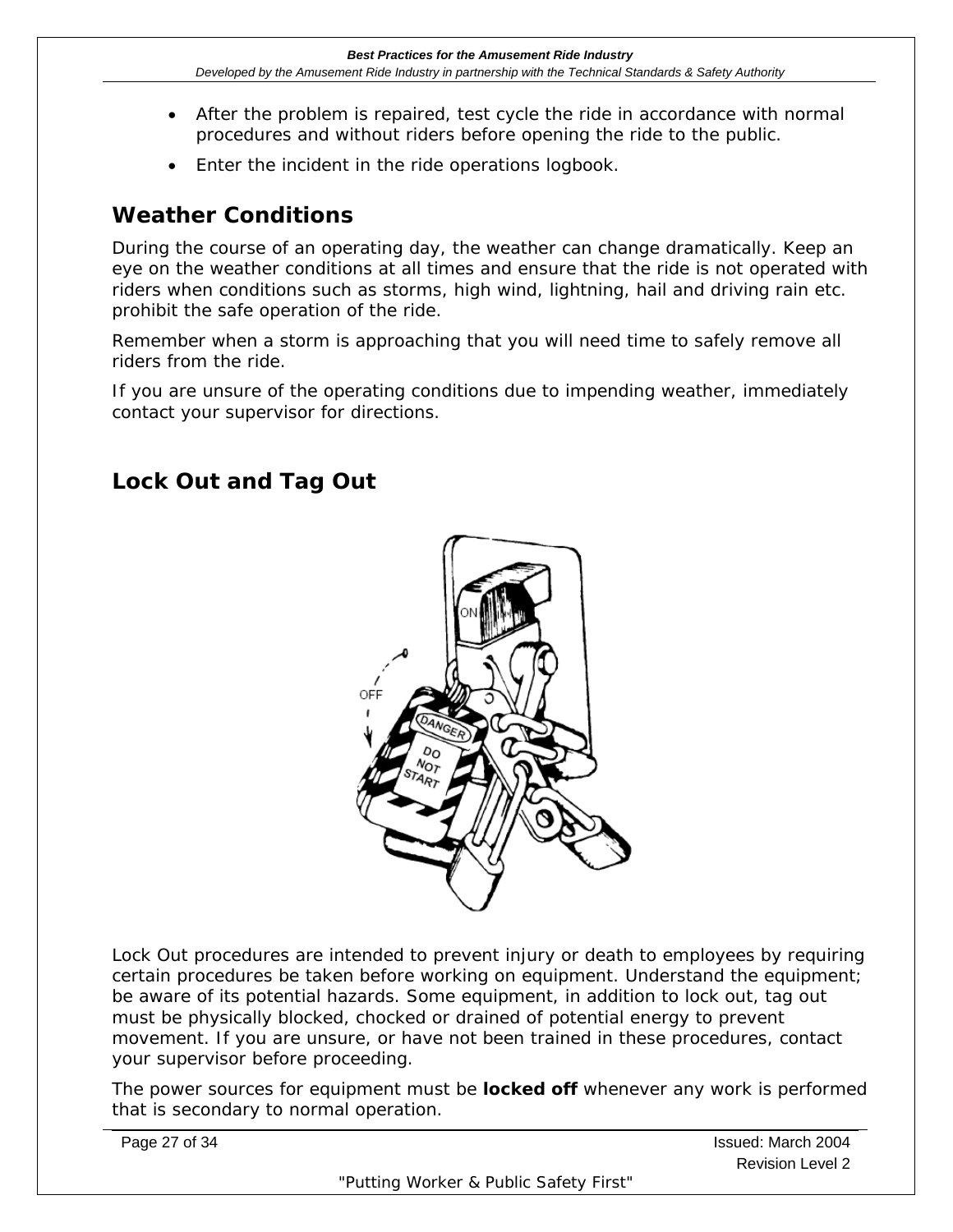The work includes the following:

- **Maintenance**
- **Inspection**
- Adjusting
- **Service**
- Cleaning

A tag indicating that work is being performed on the ride must be attached to the lock and power disconnecting means. Inadvertently starting the amusement ride will put workers at risk. You must know the lock out and tag out procedures; your supervisor will provide training on lock out and tag out procedures. A trained and qualified ride mechanic will perform maintenance and repairs.

Do not enter into a restricted area for any reason (drive house, low track areas, pit areas etc.) unless you have been trained and instructed where to lock out and how to prevent movement of the ride or device that has the potential to harm.

Sometimes lost articles end up in restricted areas. Make sure that you follow the proper procedure or call the appropriate person to follow the procedure for retrieving a lost article. Following these procedures will keep you safe and may even save your life! Besides, it is the law.

### **Personal Protective Equipment (PPE)**

Employees must ensure that personal protective equipment is worn when required. Protection for eyes, face, head, hands and feet, along with protective clothing, will ensure your safety if worn when necessary and applicable.

Hard hats protect employees working in areas designated as a construction area and where there is a possible danger of head injury from impact, or falling objects.

Foot protection must be CSA or ANSI approved and dependant on the type of work being performed and on the working conditions of the site.

Hearing protection, personal fall arrest equipment and hand protection (gloves) must be worn when potential hazards exist that could cause injury.

Check with your supervisor for the appropriate personal protective equipment to be used and worn to ensure your personal safety. Notify your supervisor if you have not had training on the use of fall arrest equipment before attempting to work at heights above 3 meters.

> **Think Safe Feel Safe Look Safe Be Safe**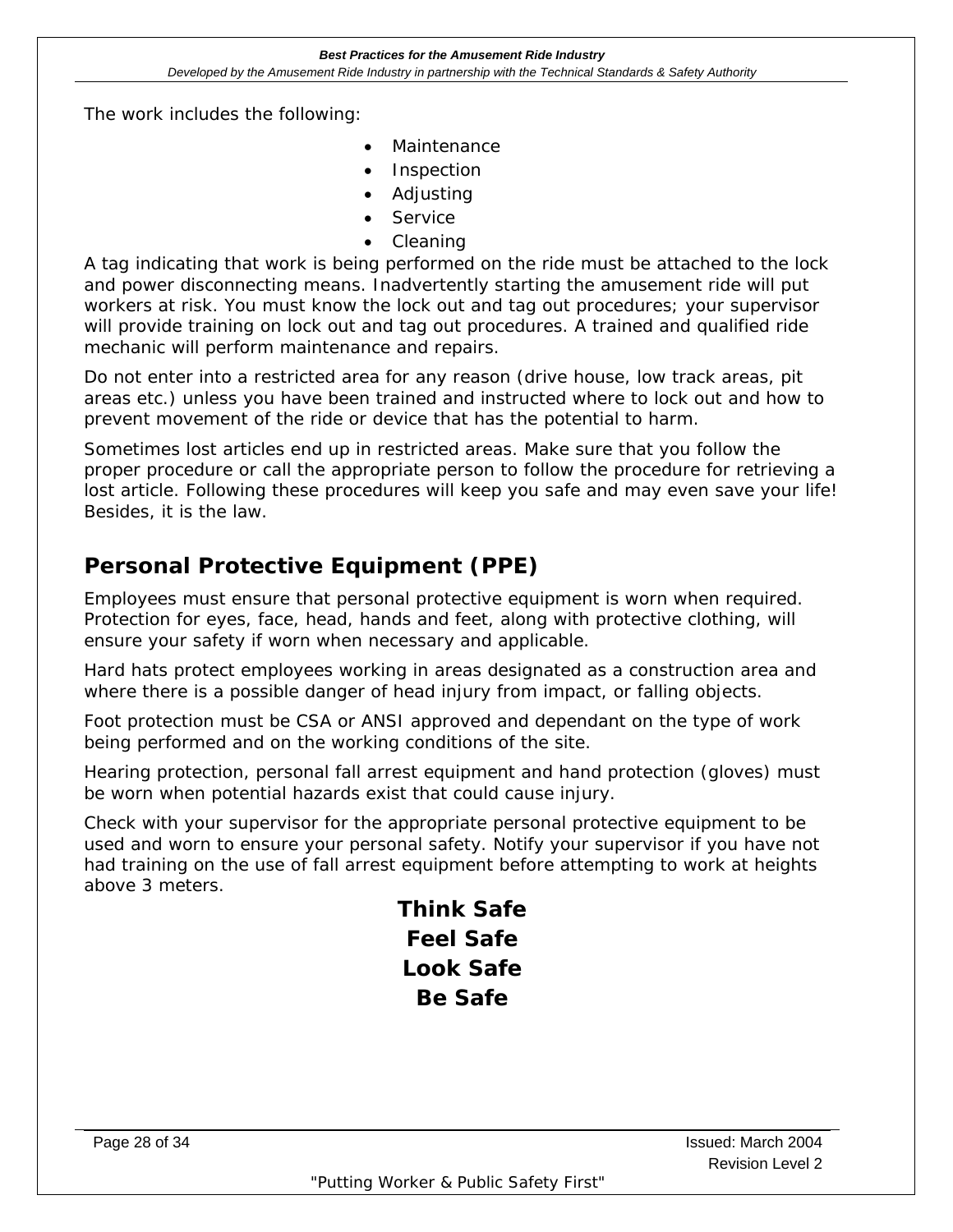### <span id="page-28-0"></span>**7.4. Section 4 Emergencies**

### **Ride Incidents**

Serious ride incidents are rare, however, due to the commitment to safety by all persons involved, you may have to respond if an incident takes place.

Observe the following procedures in such an instance:

- Remain calm and in control of the situation.
- Notify your supervisor of the emergency immediately.
- If there is a serious injury, do not move the rider, but make the rider as comfortable as possible.
- **Do not** attempt to move the ride until your supervisor arrives and then only under his or her supervision or that of a mechanic to free a trapped passenger<sub>-</sub>
- Assist in securing the scene as directed by your supervisor until the authorities arrive.
- Assist in making way for emergency vehicles.
- **Do not** attempt to offer medical treatment unless qualified and authorized to do so.
- Record all the details on the employer's incident report form and complete witness statements to assist in possible investigations.
- Obtain names and telephone numbers of any witnesses and record on the employers incident report form.
- Refer all media enquiries to the company media spokesperson and **do not**  give any statements to the media.
- Complete the incident report form accurately and outside of the influence of others, including facts and not opinions.

When an injury occurs that involves an employee, report the injury immediately to your supervisor. Your supervisor will notify the authority having jurisdiction for worker safety. In Ontario, your employer will contact the Ministry of Labour.

### **Fire Procedures**

Fire prevention is everyone's job. Observe "No Smoking" signs and do not allow trash to accumulate around your ride.

Fuel and oil containers are to be kept in designated areas. Become familiar with the location of fire extinguishers.

In case of fire, adhere to the following:

• Remain calm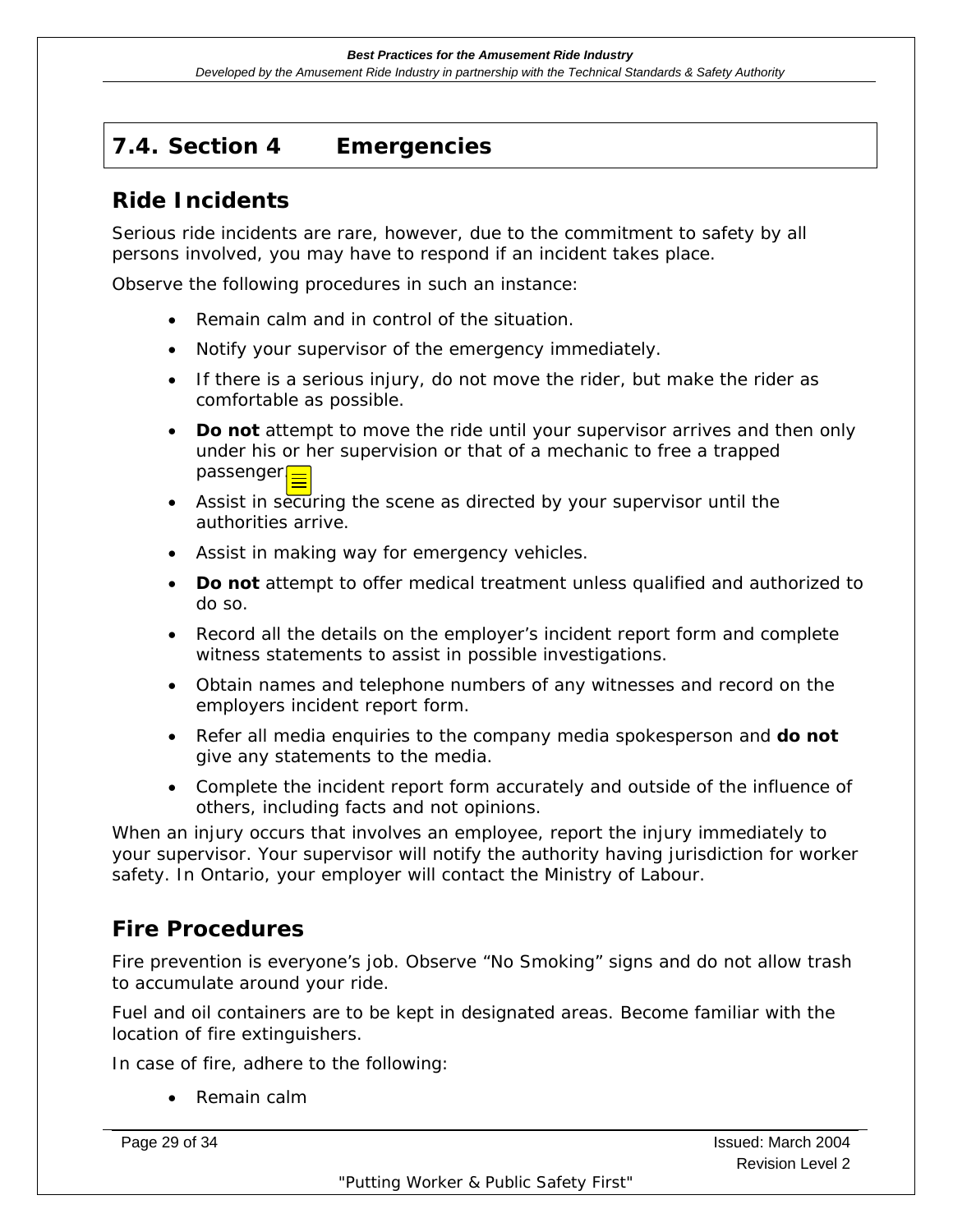- <span id="page-29-0"></span>• Remove all riders and employees from the area
- Turn off power to the ride if possible
- Notify a supervisor immediately to call the fire authorities
- If it is a small fire:
	- o Locate the closest fire extinguisher.
	- o Pull the pin from the extinguisher.
	- o Aim the extinguisher at the base of the fire from an upwind direction.
	- o While squeezing the handle, sweep the extinguisher hose back and forth in the direction of the fire.

### **7.5. Section 5 Safety Regulations**

### **Definitions**

**"attendant"** means a person who actively engages in or supervises the loading, movement or unloading of passengers on an amusement device or the marshalling of passenger-carrying units, or both.

**"competent person / supervisor"** means a person who is qualified because of knowledge, training and experience to organize the work and its performance, is familiar with the Health and Safety legislation, and has knowledge of any potential or actual danger to health or safety in the workplace.

**"employer"** means a person who employs one or more workers or contracts for the services of one or more workers and includes a contractor or subcontractor who performs work or supplies services and a contractor or subcontractor who undertakes with the owner, constructor, contractor, or subcontractor to perform work or supply services.

**"operator"** means a person who has direct control over the starting, stopping and speed of an amusement device or part thereof or is in charge of the entire operation of an amusement device.

**"supervisor"** means a person who has charge of a workplace or authority over a worker.

**"worker"** means a person who performs work or supplies services for monetary compensation.

The following is taken from the *Ontario Amusement Devices Regulation*. Other Provinces and States have similar regulations for amusement rides and devices. The scope of responsibility for attendants and operators is described below.

#### *Attendants and operators*

*A licence holder shall appoint a sufficient number of operators and attendants in respect of each amusement device operated by the holder to ensure that they are operated safely and in accordance with the Regulation.* 

 *A licence holder shall ensure that the attendants and operators of the holder are readily identifiable.* 

| Page 30 of 34 |                                        | Issued: March 2004 |
|---------------|----------------------------------------|--------------------|
|               |                                        | Revision Level 2   |
|               | "Putting Worker & Public Safety First" |                    |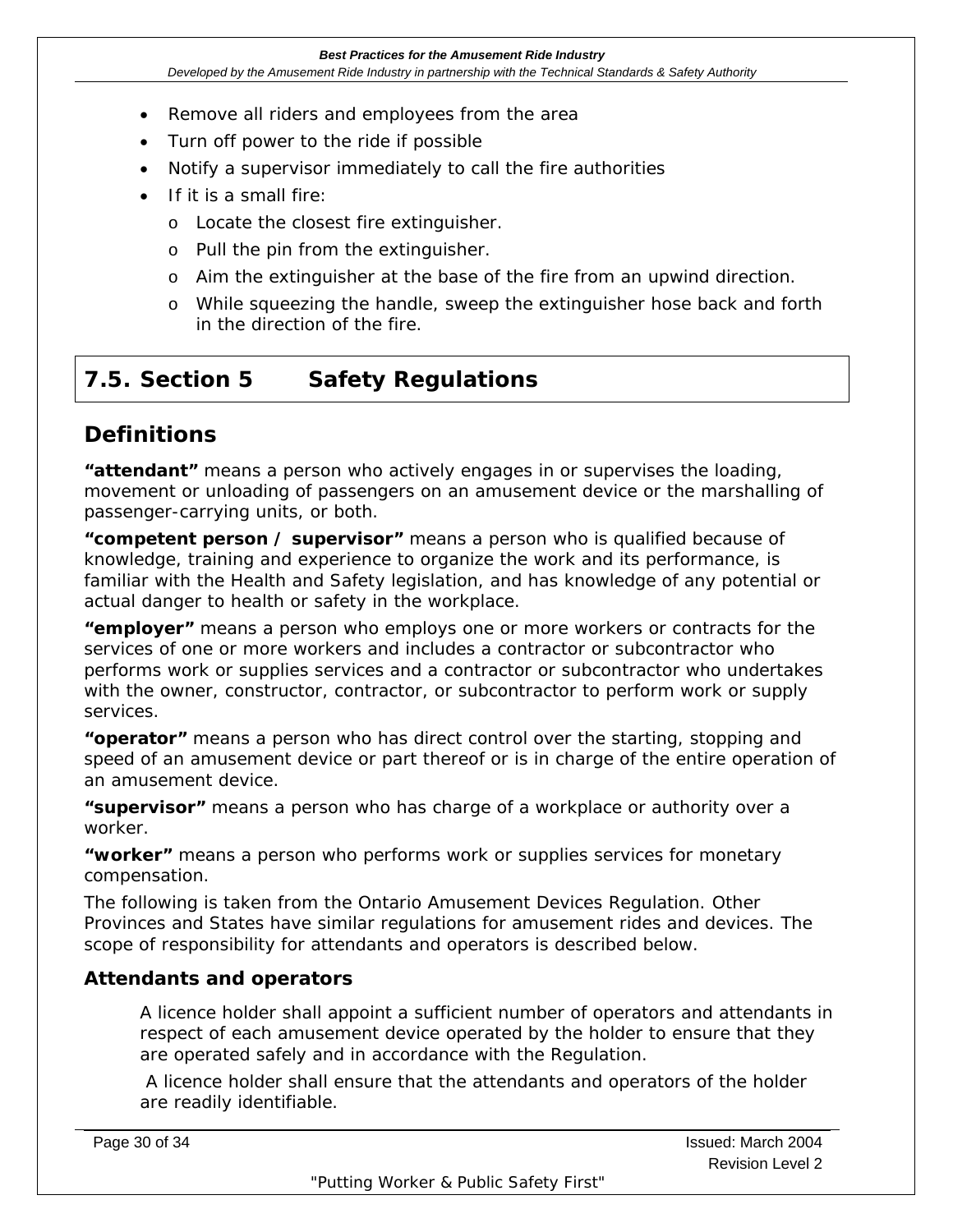- *A licence holder shall ensure that,* 
	- *a) each operator of an amusement device of the holder has such knowledge, training and experience that,* 
		- *(i) he or she is able to operate it safely without supervision, and*
		- *(ii) he or she is aware of the hazardous situations that may occur with respect to persons using the amusement device to which the operator is assigned;*
	- *b) each attendant of an amusement device of the holder has such knowledge, training and experience that,* 
		- *(i) he or she is able to carry out his or her responsibilities without supervision, and*
		- *(ii he or she is aware of the hazardous situations that may occur with respect to persons using the amusement device to which the attendant is assigned.*
		- *An attendant who is assigned to an amusement device shall,*
		- *a) be located in the area or at the position required by the manufacturer of the device or by the licence holder;*
		- *(b) be responsible for the safe functioning and use of the amusement device or component that is within the scope of the attendant's duties as assigned by the licence holder in the technical dossier;*
		- *(c) ensure that persons move safely to or from the device;*
		- *(d) ensure that persons using the device are adequately instructed with respect to the use of the area and components under the attendant's supervision; and*
		- *(e) ensure that all components of the device are engaged in order to fulfill their respective purposes and that all necessary safety measures in the circumstances are taken before a signal to operate is given to the operator or person using the device.*

*An operator shall be responsible for the safe operation and use of the amusement device or part of it to which he or she is assigned.* 

*No operator assigned to an amusement device shall,*

- *(a) operate or initiate the operation of the device unless signaled by an attendant that it is ready for operation or unless the operator is otherwise satisfied that all necessary safety measures in the circumstances have been taken to ensure the safe operation of the device;*
- *(b) operate more than one amusement device at a time; or*
- *(c) while on duty, leave the controls of the device unattended without taking measures to prevent the unauthorized operation of the device and ensure its safe operation. O. Reg. 221/01, s. 15 (6).*

| <b>Think Safe</b> | <b>Feel Safe</b> | <b>Look Safe</b> | <b>Be Safe</b>                                |
|-------------------|------------------|------------------|-----------------------------------------------|
| Page 31 of 34     |                  |                  | Issued: March 2004<br><b>Revision Level 2</b> |

"Putting Worker & Public Safety First"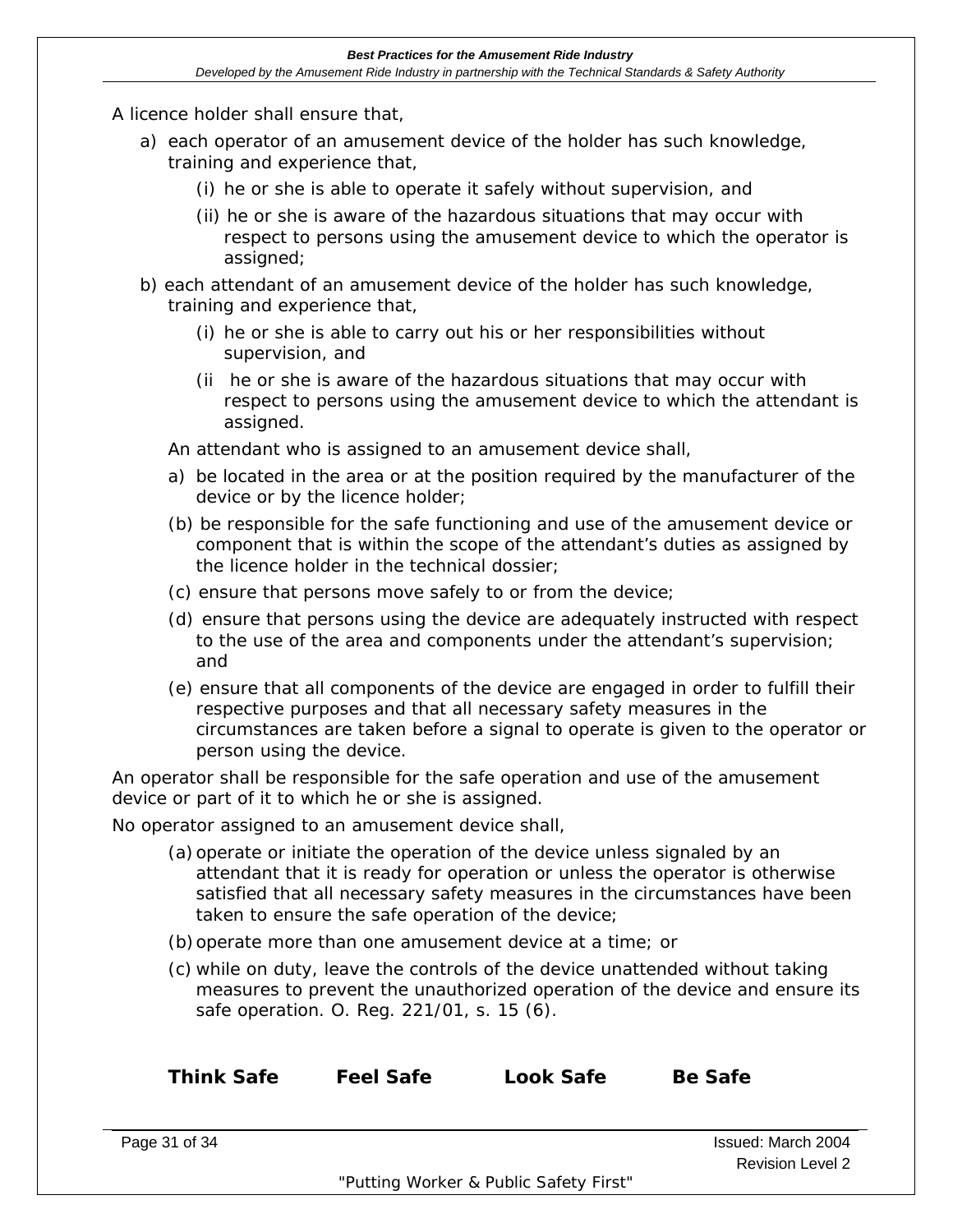### <span id="page-31-0"></span>**7.6. Section 6 Health and Safety Need-to-Know List For Ride Operators and Attendants**

- Before operating a ride, you should know the following:
- My supervisor is **EXECUTE:** (name and location).
- Do I know the potential hazards in this workplace? In my job?
- Do I need protective equipment in my job? If so, what kind?
- Have I been trained to use the protective equipment?
- Have I had all the training that I should, before I start my job?
- Do I know what to do in an emergency situation or fire?
- Do I know where the first aid kits are? How do I contact the person trained in first aid?
- Do I know who the worker health and safety representative is?
- Am I confident in my ability to operate the ride?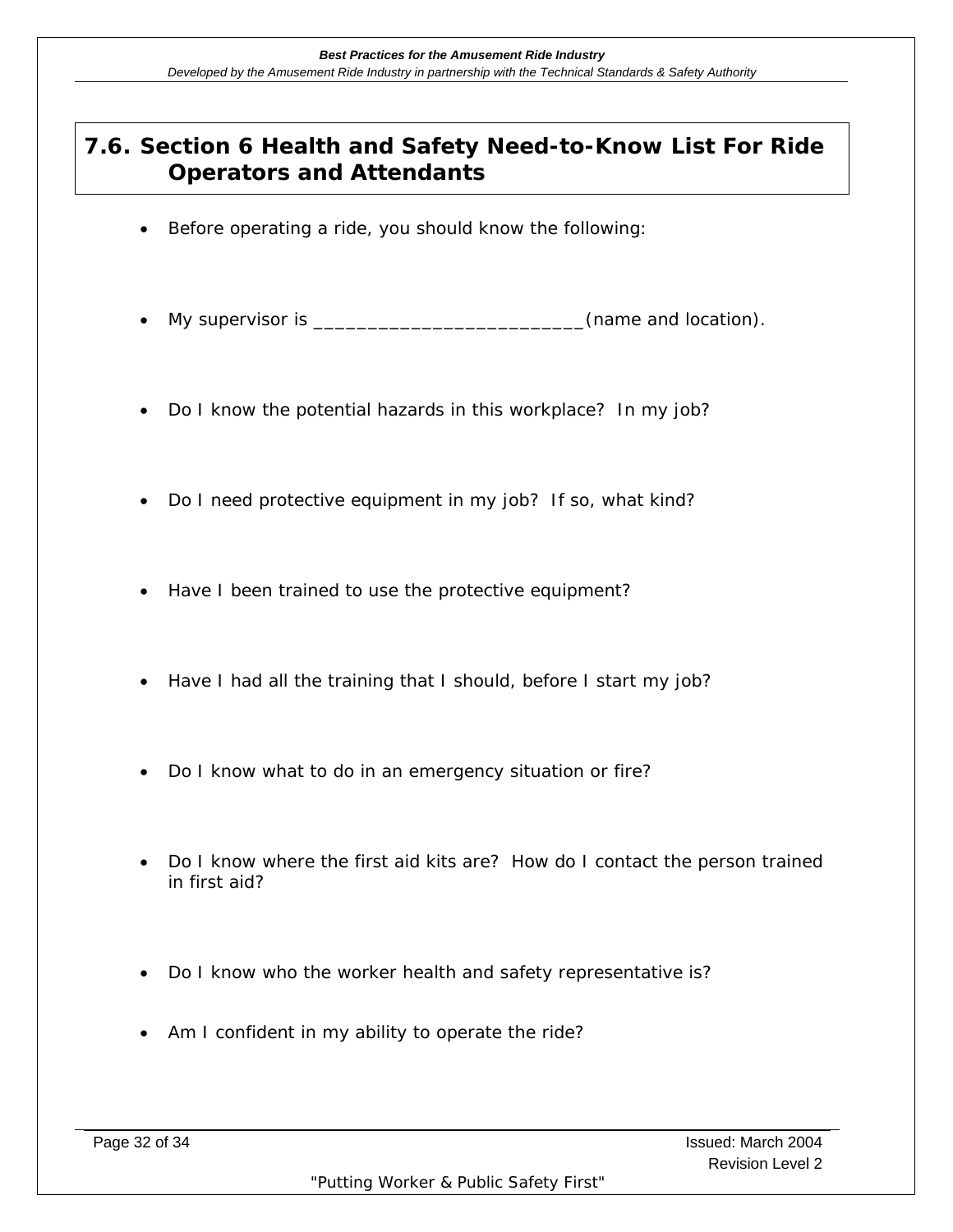## **APPENDIX A**

## <span id="page-32-0"></span>**Ministry of Labour Operations Contact List**

| <b>EASTERN REGION</b><br>1111 Prince of Wales Drive, Ste 200 K2C 3T2<br><b>Regional Director: Vic Pakalnis</b>                          |                                                                                                                  |                      |              |              |              |  |
|-----------------------------------------------------------------------------------------------------------------------------------------|------------------------------------------------------------------------------------------------------------------|----------------------|--------------|--------------|--------------|--|
| Bus. # 613-727-2817  Fax # 613-727-2900<br><b>Office Address</b><br>Cell<br><b>District</b><br>Bus. Fax<br><b>Bus. Phone</b><br>Manager |                                                                                                                  |                      |              |              |              |  |
| <b>KINGSTON</b>                                                                                                                         | <b>BEECHGROVE COMPLEX</b><br>51 HEAKES LANE<br>KINGSTON ON K7M 9B1                                               | MARK BAUN            | 613-545-4004 | 613-545-9831 | 613-532-0199 |  |
| <b>OTTAWA EAST</b>                                                                                                                      | 1111 PRINCE OF WALES DR.<br><b>STE 200</b><br>OTTAWA ON K2C 3T2                                                  | <b>SANDRA LAWSON</b> | 613-727-2844 | 613-727-2900 | 613-290-5513 |  |
| <b>OTTAWA WEST</b>                                                                                                                      | 1111 PRINCE OF WALES DR.<br><b>STE 200</b><br>OTTAWA ON K2C 3T2                                                  | JOHN HUTTON (A)      | 613-727-2884 | 613-727-2900 | 613-295-1763 |  |
| <b>PETERBOROUGH</b>                                                                                                                     | 300 WATER ST N<br>ROBINSON PLACE (MNR<br>BLDG)<br>3RD FLR. SOUTH TOWER<br>PETERBOROUGH ON K9J<br>8M <sub>5</sub> | <b>HOPE BOEHM</b>    | 705-755-4705 | 705-755-4724 | 705-740-4232 |  |

| <b>NORTHERN REGION</b>                                          |                                                                                |                       |                       |              |              |  |  |  |  |
|-----------------------------------------------------------------|--------------------------------------------------------------------------------|-----------------------|-----------------------|--------------|--------------|--|--|--|--|
| Suite 301, 159 Cedar Street                                     |                                                                                |                       |                       |              |              |  |  |  |  |
| Sudbury, P3E 6A5<br>Regional Director: Candys Ballanger-Michaud |                                                                                |                       |                       |              |              |  |  |  |  |
| Bus. # 705-564-7433  Fax # 705-564-7435                         |                                                                                |                       |                       |              |              |  |  |  |  |
| <b>District</b>                                                 | <b>Office Address</b>                                                          | Manager               | <b>Bus. Phone</b>     | Bus. Fax     | Cell         |  |  |  |  |
| <b>BARRIE</b>                                                   | 114 WORSELY ST.<br><b>STE 201</b><br>BARRIE ON L4M 1M1                         | <b>IAN WARD</b>       | 705-722-6642<br>x 427 | 705-726-3101 | 705-725-4014 |  |  |  |  |
| <b>DURHAM</b>                                                   | 67 THORNTON ROAD SOUTH<br>OSHAWA ON L1J 5Y1                                    | <b>CAROLINE BURKE</b> | 905-433-9958          | 905-433-9843 | 416-570-1282 |  |  |  |  |
| <b>PEEL NORTH</b>                                               | THE KANEFF CENTRE, 1STFLR.<br>1290 CENTRAL PKWY WEST<br>MISSISSAUGA ON L5C 4R3 | <b>STEVE GRIER</b>    | 905-615-6543          | 905-615-7078 | 416-459-1445 |  |  |  |  |
| PEEL SOUTH                                                      | THE KANEFF CENTRE, 1STFLR.<br>1290 CENTRAL PKWY WEST<br>MISSISSAUGA ON L5C 4R3 | MIKE CHAPPELL         | 905-615-7050          | 905-615-7098 | 416-998-1921 |  |  |  |  |
| <b>TORONTO EAST</b>                                             | 2275 MIDLAND AVENUE<br>MAIN FLR.<br>SCARBOROUGH ON M1P 3E7                     | NICK CORNACCHIA       | 416-314-5378          | 416-314-5405 | 416-729-1737 |  |  |  |  |
| <b>TORONTO NORTH</b>                                            | 1201 WILSON AVENUE<br>BLDG "E" 2ND FLR.<br>DOWNSVIEW ON M3M 1J8                | <b>STEVE KWOK</b>     | 416-235-5302          | 416-235-5080 | 416-729-1743 |  |  |  |  |
| <b>TORONTO WEST</b>                                             | 1201 WILSON AVENUE<br>BLDG "E" 2ND FLR.<br>DOWNSVIEW ON M3M 1J8                | HO CHAN               | 416-235-5188          | 416-235-5090 | 416-407-3572 |  |  |  |  |
| <b>YORK</b>                                                     | 1110 STELLAR DRIVE<br><b>UNIT 102</b><br>NEWMARKET ON L3Y 7B7                  | <b>JOE BOESWALD</b>   | 905-715-7886          | 905-715-7140 | 647-273-0276 |  |  |  |  |

Page 33 of 34 Issued: March 2004 Revision Level 2